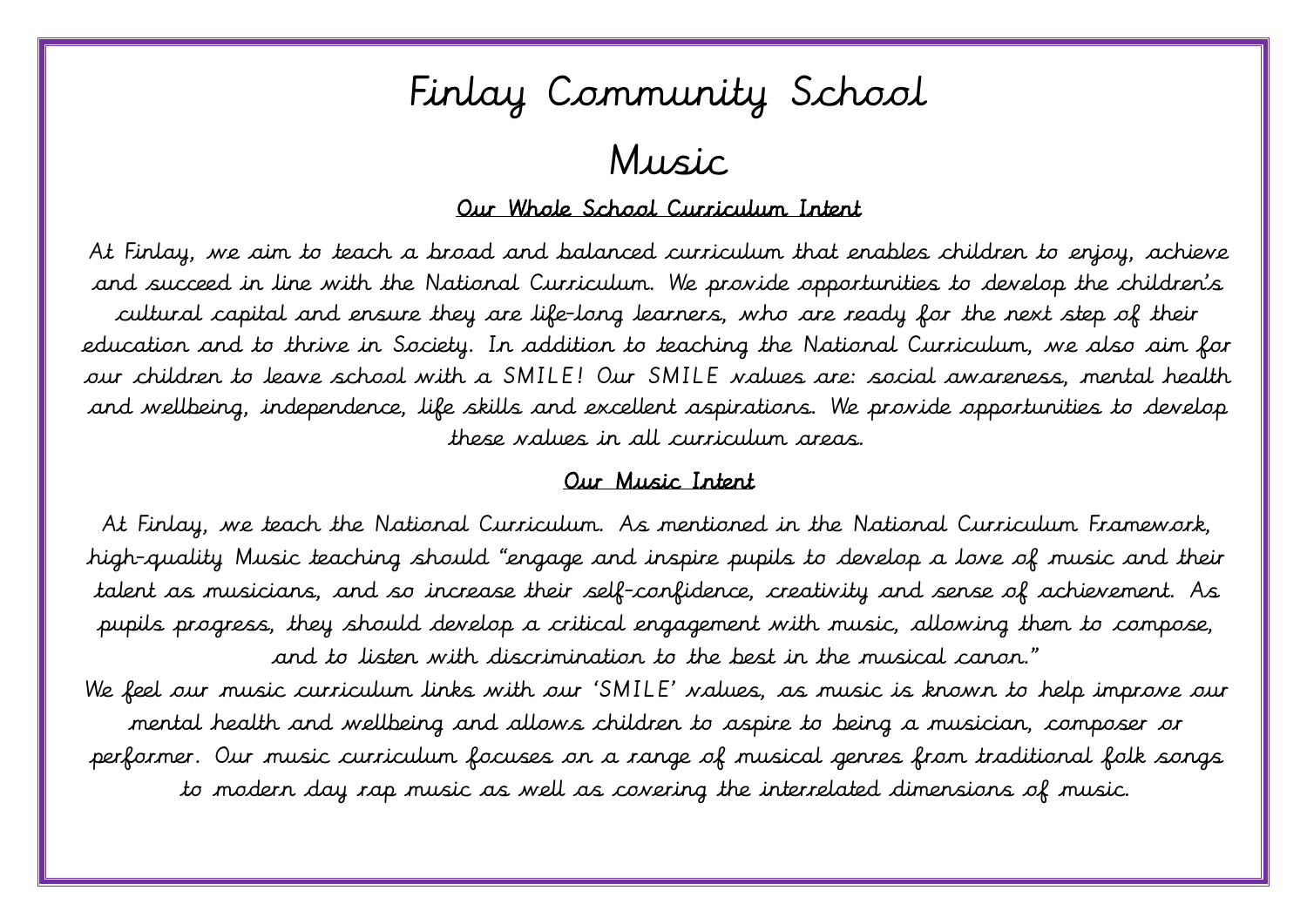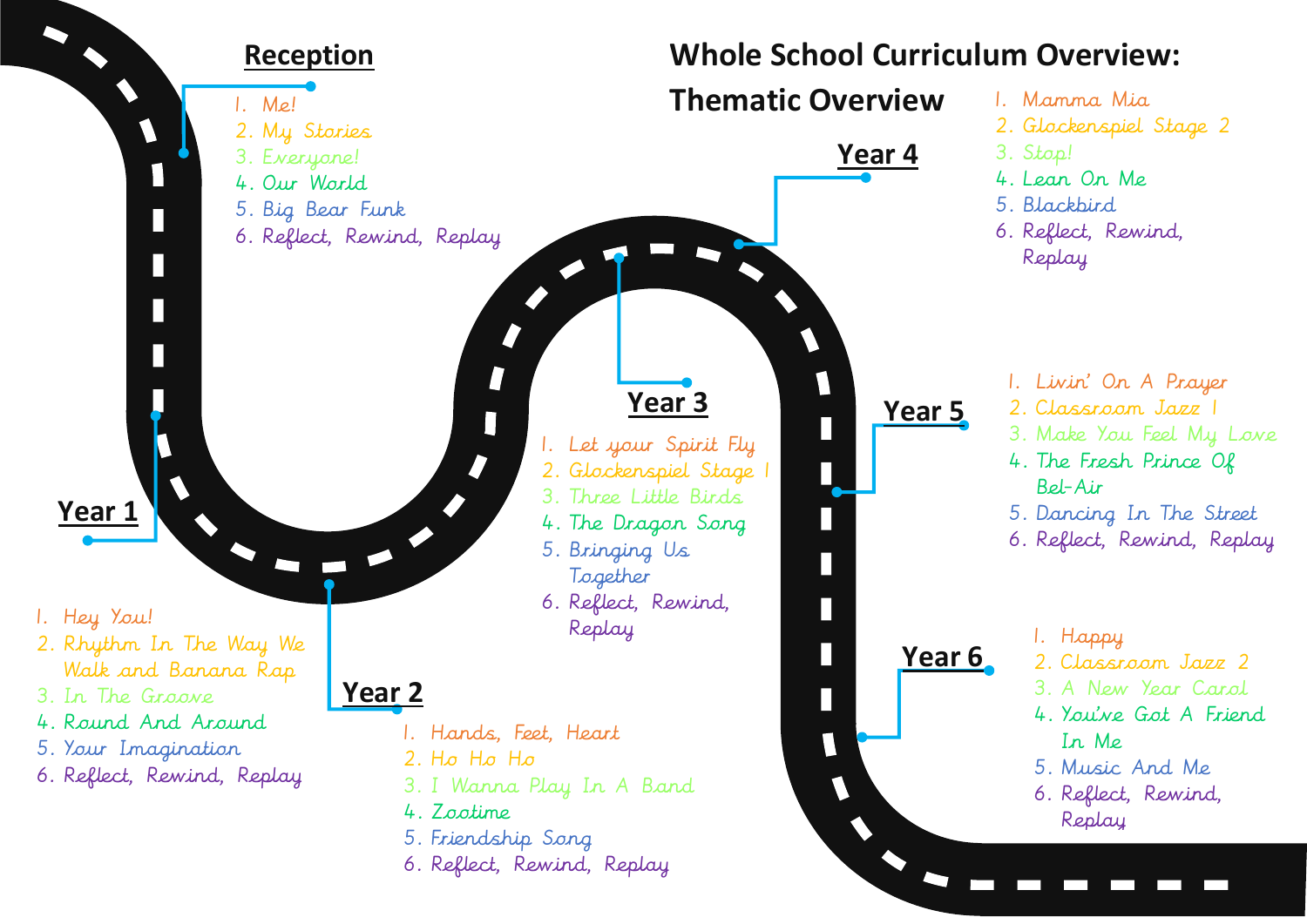## **Coverage Term by Term (EYFS – Year 6)**

|                 |                                                                                                                                                                                                                                                                                                                                                                                  | Autunn Tern                                                                                                                                                                                                                                                                                                                                                                   |                                                                                                                                                                                                                                                                                                                                                                                                                                                | Spring Term                                                                                                                                                                                                                                                                                                                                                                                                                                        |                                                                                                                                                                                                                                                                                                                                                                                                                                                                        | Summer Term                                                                                                                                                                                                                                                                                                                                                                                                                |
|-----------------|----------------------------------------------------------------------------------------------------------------------------------------------------------------------------------------------------------------------------------------------------------------------------------------------------------------------------------------------------------------------------------|-------------------------------------------------------------------------------------------------------------------------------------------------------------------------------------------------------------------------------------------------------------------------------------------------------------------------------------------------------------------------------|------------------------------------------------------------------------------------------------------------------------------------------------------------------------------------------------------------------------------------------------------------------------------------------------------------------------------------------------------------------------------------------------------------------------------------------------|----------------------------------------------------------------------------------------------------------------------------------------------------------------------------------------------------------------------------------------------------------------------------------------------------------------------------------------------------------------------------------------------------------------------------------------------------|------------------------------------------------------------------------------------------------------------------------------------------------------------------------------------------------------------------------------------------------------------------------------------------------------------------------------------------------------------------------------------------------------------------------------------------------------------------------|----------------------------------------------------------------------------------------------------------------------------------------------------------------------------------------------------------------------------------------------------------------------------------------------------------------------------------------------------------------------------------------------------------------------------|
|                 | Autumn T                                                                                                                                                                                                                                                                                                                                                                         | Autumn 2                                                                                                                                                                                                                                                                                                                                                                      | Spring 1                                                                                                                                                                                                                                                                                                                                                                                                                                       | Spring 2                                                                                                                                                                                                                                                                                                                                                                                                                                           | Summer 1                                                                                                                                                                                                                                                                                                                                                                                                                                                               | Summer 2                                                                                                                                                                                                                                                                                                                                                                                                                   |
| Reception       | Me!                                                                                                                                                                                                                                                                                                                                                                              | My Stories                                                                                                                                                                                                                                                                                                                                                                    | Everyone!                                                                                                                                                                                                                                                                                                                                                                                                                                      | Our World                                                                                                                                                                                                                                                                                                                                                                                                                                          | Big Bear Funk                                                                                                                                                                                                                                                                                                                                                                                                                                                          | Reflect, Rewind,<br>Replay                                                                                                                                                                                                                                                                                                                                                                                                 |
| Musical content | • Listening and<br>responding to<br>different styles of<br>music<br>• Embedding<br>foundations of<br>the interrelated<br>dimensions of<br>music<br>• Learning to sing<br>or sing along<br>with nursery<br><i>rhymes and</i><br>action songs<br>• Improvising<br>leading to playing<br>classroom<br>instruments<br>• Share and<br>perform the<br>learning that has<br>taken place | • Listening and<br>responding to<br>different styles of<br>music<br>• Embedding<br>foundations of the<br>interrelated<br>dimensions of<br>music<br>• Learning to sing<br>or sing along<br>with runsery<br><i>rhymes and action</i><br>sangs<br>• Improvising<br>leading to playing<br>classroom<br>instruments<br>• Share and perform<br>the learning that<br>has taken place | • Listening and<br>responding to<br>different styles of<br>music<br>• Embedding<br>foundations of<br>the interrelated<br>dimensions of<br>music<br>• Learning to sing<br>or sing along<br>with nursery<br>chymes and<br>action songs<br>• Improvising<br>leading to playing<br>classroom<br>instruments<br>• Singing and<br>learning to play<br>instruments within<br>a sang<br>• Share and<br>perform the<br>learning that has<br>taken place | • Listening and<br>responding to<br>different styles of<br>music<br>• Embedding<br>foundations of<br>the interrelated<br>dimensions of<br>music<br>• Learning to sing<br>or sing along<br>with runsery<br><i>rhymes and action</i><br>sangs<br>• Improvising<br>leading to playing<br>classroom<br>instruments<br>• Singing and<br>learning to play<br>instruments within<br>a sang<br>• Share and perform<br>the learning that<br>has taken place | • Listening and<br>appraising Funk<br>music<br>• Embedding<br>foundations of the<br>interrelated<br>dimensions of<br>music using <i>noices</i><br>and instruments<br>• Learning to sing<br>Big Bear Funk and<br>revisiting other<br>rursery rhymes<br>and action songs<br>• Playing instruments<br>within the song<br>• Improvisation<br>using voices and<br>instruments<br>• Riff-based<br>composition<br>• Share and perform<br>the learning that<br>has taken place | • Lister and<br>Appraise<br>• Continue to embed<br>the foundations of<br>the interrelated<br>dimensions of<br>music using <i>noices</i><br>and instruments<br>• Sing and revisit<br>nursery rhymes<br>and action songs<br>• Play instruments<br>within the song<br>• Improvisation<br>using <i>voices</i> and<br>instruments<br>• Riff-based<br>composition<br>• Share and perform<br>the learning that<br>has taken place |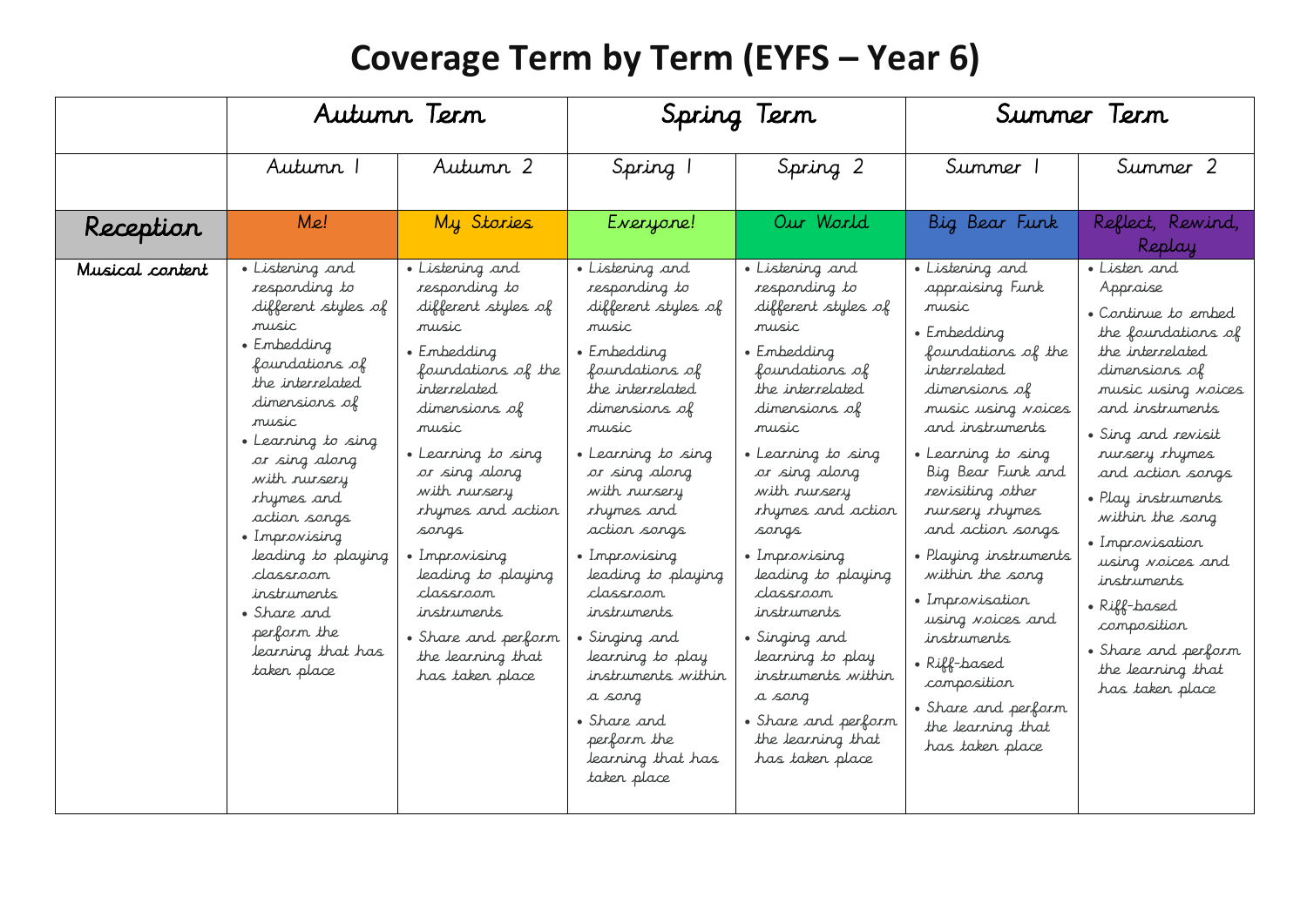| Year            | Hey you!                                                                                                                                                                                                                                                                                                                                                                         | Rhythm In The<br>Way We Walk<br>and Banana<br>Rap                                                                                                                                                                                                                                                                     | In The Groove                                                                                                                                                                                                                                                                                                                                                                                                                                    | Round And<br>Round                                                                                                                                                                                                                                                                 | Your<br>Inagination                                                                                                                                                                    | Reflect, Rewind,<br>Replay                                                                                                                                                                                                                                                                                                                                                           |
|-----------------|----------------------------------------------------------------------------------------------------------------------------------------------------------------------------------------------------------------------------------------------------------------------------------------------------------------------------------------------------------------------------------|-----------------------------------------------------------------------------------------------------------------------------------------------------------------------------------------------------------------------------------------------------------------------------------------------------------------------|--------------------------------------------------------------------------------------------------------------------------------------------------------------------------------------------------------------------------------------------------------------------------------------------------------------------------------------------------------------------------------------------------------------------------------------------------|------------------------------------------------------------------------------------------------------------------------------------------------------------------------------------------------------------------------------------------------------------------------------------|----------------------------------------------------------------------------------------------------------------------------------------------------------------------------------------|--------------------------------------------------------------------------------------------------------------------------------------------------------------------------------------------------------------------------------------------------------------------------------------------------------------------------------------------------------------------------------------|
| Musical content | Old-School Hip<br>Hop style for<br>children to learn<br>about the<br>differences<br>between pulse,<br><i>rhythm and</i><br>pitch and to<br>learr how to<br>rap and enjoy it<br>in its original<br>form.<br>As well as<br>learning to sing,<br>play, improvise<br>and compose<br>with this sang,<br>children will<br>listen and<br>appraise other<br>Old-School Hip<br>Hop tunes. | All the learning<br>is focused<br>around two<br>songs: Rhythm<br>In The Way We<br>Walk (Reggae<br>style)<br>and Banana<br>Rap (Hip Hop<br>style).<br>Listen &<br>Appraise <i>ot</i> her<br>styles of music<br>and continue to<br>embed the<br>interrelated<br>dimensions of<br>music through<br>games and<br>singing. | Uses a sang<br>that was<br>specially written<br>for classroom<br>use to teach<br>children about<br>different styles<br>of music.<br>This is a very<br>easy song to<br>learr and has<br>been arranged<br>in six different<br>styles; Blues,<br>Baroque, Latin,<br>Bhangra, Folk<br>and Funk.<br>Each week you<br>will listen and<br>learn a different<br>style of In The<br>Groove.<br>Listen to a<br>well-krowr<br>song in that<br>week's style. | Uses the song<br>Round And<br>Round, a Bossa<br>Nova Latin<br>style.<br>The material<br>presents an<br>integrated<br>approach to<br>music where<br>games, the<br>dimensions of<br>music (pulse,<br>rhythm, pitch<br>etc), singing<br>and playing<br>instruments are<br>all linked. | Listen and<br>Appraise the<br>song Your<br>Inagination<br>Learn and build<br>or the<br>interrelated<br>dimensions<br>Perform and<br>$\bullet$<br>share the song<br>Your<br>Inagination | Listen and<br>Appraise<br>Classical<br>music<br>Continue to<br>$\bullet$<br>embed the<br>foundations of<br>the interrelated<br>dimensions of<br>music using<br><i>voices</i> and<br>instruments<br>Singing<br>Play instruments<br>within the song<br>Improvisation<br>using voices<br>and instruments<br>Composition<br>Share and<br>perform the<br>learning that<br>has taken place |
| Year 2          | Hands, Feet and<br>Heart                                                                                                                                                                                                                                                                                                                                                         | $Ho$ $Ho$ $Ho$                                                                                                                                                                                                                                                                                                        | I Wanna Play<br>In A Band                                                                                                                                                                                                                                                                                                                                                                                                                        | Zootime                                                                                                                                                                                                                                                                            | Friendship Song                                                                                                                                                                        | Reflect, Rewind,<br>Replay                                                                                                                                                                                                                                                                                                                                                           |
| Musical content | All the learning<br>is focused<br>around one<br>song: Hands,<br>Feet, Heart.<br>The material<br>presents an<br>integrated                                                                                                                                                                                                                                                        | All the learning<br>$\bullet$<br>is focused<br>around one<br>song: Ho Ho<br>Ho - a<br>Christmas sang.<br>You will Listen<br>& Appraise                                                                                                                                                                                | Wanna Play<br>Ir A Band is a<br>Rock song<br>written<br>especially for<br>children. In this<br>song you learn<br>about singing                                                                                                                                                                                                                                                                                                                   | All the learning<br>is focused<br>around one<br>Reggae song:<br>Zootime. The<br>material presents<br>an integrated<br>approach to                                                                                                                                                  | Lister and<br>appraise songs<br>around the<br>theme of<br>friendship<br>Build on the<br>interrelated                                                                                   | Listen and<br>$\bullet$<br>Appraise<br>Classical music<br>Continue to<br>embed the<br>foundations of<br>the interrelated                                                                                                                                                                                                                                                             |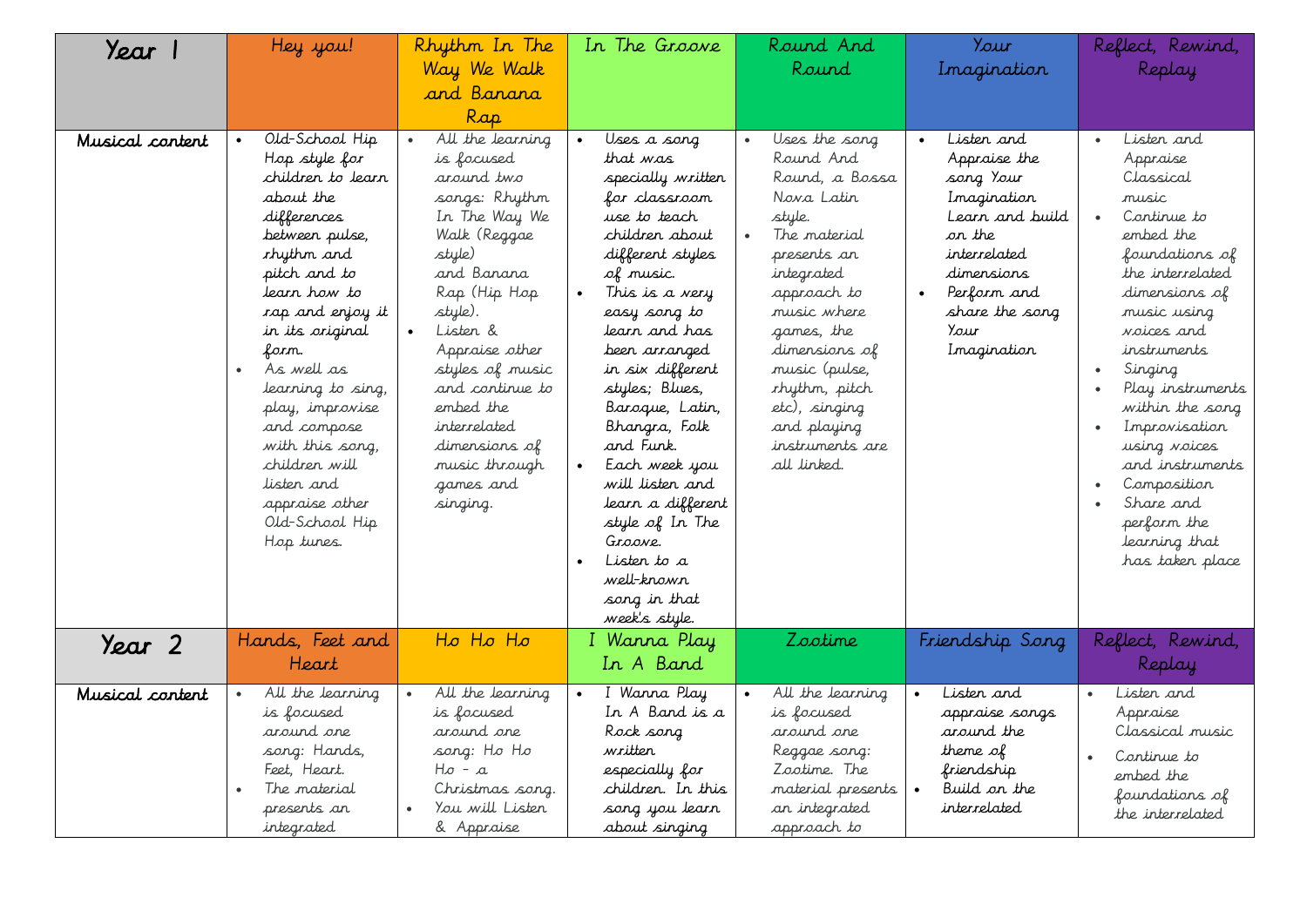|                 | approach to<br>music where<br>games, the<br>dimensions of<br>music (pulse,<br>rhythm, pitch<br>etc), singing<br>and playing<br>instruments are<br>all linked.<br>As well as<br>learning to sing,<br>play, improvise<br>and compose<br>with this sang,<br>children will<br>listen and<br>appraise<br>different styles<br>of South<br>African music | other styles of<br>music and<br>continue to<br>embed the<br>interrelated<br>dimensions of<br>music through<br>games, singing<br>and playing.                                                                                                                                                             | and playing<br>together in an<br>ensemble.<br>As well as<br>learning to<br>sing, play,<br>improvise and<br>compose with<br>this song,<br>children will<br>listen and<br>appraise classic<br>Rock songs.                                             | music where<br>games, the<br>interrelated<br>dimensions of<br>music (pulse,<br>rhythm, pitch<br>etc), singing<br>and playing<br>instruments are<br>all lirked.                                                                | dimensions of<br>music                                                                                                                                                                                         | dimensions of<br>music using<br>voices and<br>instruments.<br>Singing<br>$\bullet$<br>Play instruments<br>within the song<br>Improvisation<br>using voices and<br>instruments<br>Composition<br>Share and<br>perform the<br>learning that has<br>taken place                           |
|-----------------|---------------------------------------------------------------------------------------------------------------------------------------------------------------------------------------------------------------------------------------------------------------------------------------------------------------------------------------------------|----------------------------------------------------------------------------------------------------------------------------------------------------------------------------------------------------------------------------------------------------------------------------------------------------------|-----------------------------------------------------------------------------------------------------------------------------------------------------------------------------------------------------------------------------------------------------|-------------------------------------------------------------------------------------------------------------------------------------------------------------------------------------------------------------------------------|----------------------------------------------------------------------------------------------------------------------------------------------------------------------------------------------------------------|----------------------------------------------------------------------------------------------------------------------------------------------------------------------------------------------------------------------------------------------------------------------------------------|
| Year 3          | Let Your Spirit<br>Fly                                                                                                                                                                                                                                                                                                                            | Glockenspiel<br>Stage                                                                                                                                                                                                                                                                                    | Three Little<br>Birds                                                                                                                                                                                                                               | The Dragon<br>Sang                                                                                                                                                                                                            | Bringing Us<br>Together                                                                                                                                                                                        | Reflect, Rewind,<br>Replay                                                                                                                                                                                                                                                             |
| Musical content | All the learning<br>is focused<br>around one<br>song: Let Your<br>Spirit Fly. The<br>material<br>presents an<br>integrated<br>approach to<br>music where<br>games, the<br>dimensions of<br>music (pulse,<br>rhythm, pitch<br>etc), singing<br>and playing                                                                                         | The learning is<br>focused around<br>exploring and<br>developing<br>playing skills<br>through the<br>glockenspiel or<br>if you have<br>previous<br>krowledge, the<br>recorder.<br>Can start to<br>$\bullet$<br>use the scores<br>provided in this<br>unit. Having an<br>understanding<br>of the language | All the learning<br>is focused<br>around one<br>song: Three<br>Little Birds.<br>The material<br>presents an<br>integrated<br>approach to<br>music where<br>games, elements<br>of music<br>(pulse, rhythm,<br>pitch etc.),<br>singing and<br>playing | This focuses on<br>a song about<br>kindness,<br>respect,<br>friendship,<br>acceptance and<br>happiness<br>Listen and<br>appraise<br>traditional<br>tunes/folk<br>sangs.<br>Using<br>instruments to<br>accompany the<br>vocals | This focuses on<br>a Disco song<br>about<br>friendship,<br>peace, hope and<br>unity.<br>Listen to and<br>appraise disco<br>themed sangs<br>Learr and build<br>or the<br>interrelated<br>dimensions of<br>music | Listen and<br>Appraise<br>Classical music<br>Continue to<br>embed the<br>foundations of<br>the interrelated<br>dimensions of<br>music using<br><i>vo</i> ices and<br>instruments<br>Singing<br>Play instruments<br>within the song<br>Improvisation<br>using voices<br>and instruments |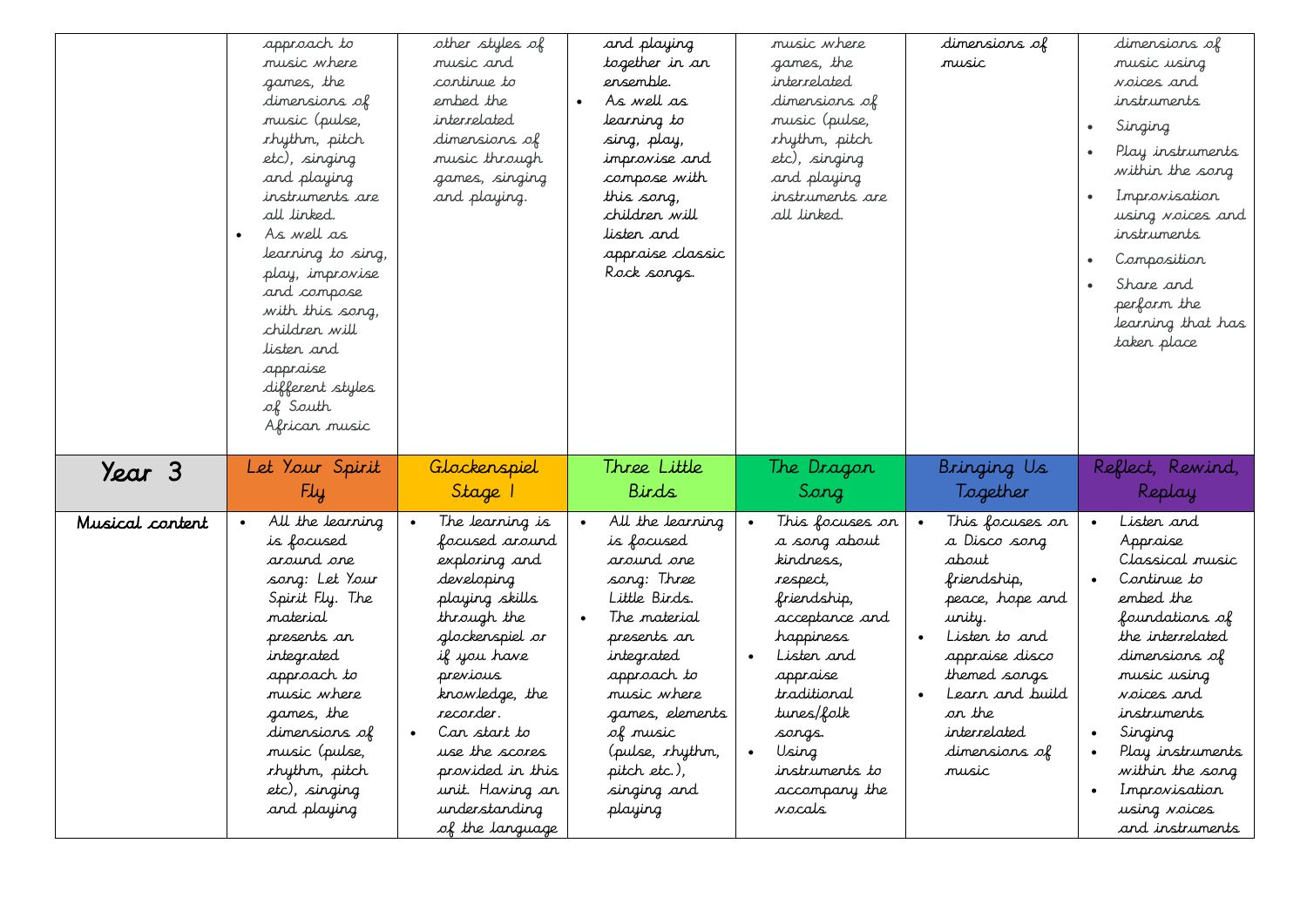|                 | instruments are<br>all linked.                                                                                                                                                                                                                                            | of music is<br>important.                                                                                                                                                                                | instruments are<br>all lirked.<br>As well as<br>learning to<br>sing, play,<br>improvise and<br>compose with<br>this sang,<br>children will<br>listen and<br>appraise other<br>Reggae songs                                                                       |                                                                                                                                                                                                                                                                                                                    |                                                                                                                                                                                                                                                                                                                                                                | Composition<br>Share and<br>perform the<br>learning that<br>has taken place                                                                                                                                                                                                                                                                                           |
|-----------------|---------------------------------------------------------------------------------------------------------------------------------------------------------------------------------------------------------------------------------------------------------------------------|----------------------------------------------------------------------------------------------------------------------------------------------------------------------------------------------------------|------------------------------------------------------------------------------------------------------------------------------------------------------------------------------------------------------------------------------------------------------------------|--------------------------------------------------------------------------------------------------------------------------------------------------------------------------------------------------------------------------------------------------------------------------------------------------------------------|----------------------------------------------------------------------------------------------------------------------------------------------------------------------------------------------------------------------------------------------------------------------------------------------------------------------------------------------------------------|-----------------------------------------------------------------------------------------------------------------------------------------------------------------------------------------------------------------------------------------------------------------------------------------------------------------------------------------------------------------------|
| Year 4          | Mamma Mia                                                                                                                                                                                                                                                                 | Glockenspiel<br>Stage 2                                                                                                                                                                                  | Stop!                                                                                                                                                                                                                                                            | Lean Or Me                                                                                                                                                                                                                                                                                                         | Blackbird                                                                                                                                                                                                                                                                                                                                                      | Reflect, Rewind,<br>Replay                                                                                                                                                                                                                                                                                                                                            |
| Musical Cartert | The learning is<br>focused around<br>timeless pop<br>songs from the<br>70s group,<br>ABBA<br>As well as<br>learning to<br>sing, play,<br>improvise and<br>compose with<br>the well-krown<br>song Mamma<br>Mia, children<br>will listen and<br>appraise more<br>ABBA hits. | This learning<br>builds on the<br>learning from<br>Glockenspiel 1.<br>Start to use the<br>scores provided<br>in this unit.<br>Having an<br>understanding<br>of the language<br>of music is<br>important. | This unit builds<br>on previous<br>Jeanning. All<br>the learning is<br>focused around<br>one song: Stop!<br>- a rap/song<br>about bullying.<br>You will learn<br>about the<br>interrelated<br>dimensions of<br>music through<br>games, singing<br>and composing. | All the learning<br>is focused<br>around one<br>gospel/soul<br>song: Lean On<br>Me.<br>The material<br>presents an<br>integrated<br>approach to<br>music where<br>games, the<br>interrelated<br>dimensions of<br>music (pulse,<br>rhythm, pitch<br>etc.), singing<br>and playing<br>instruments are<br>all linked. | All the learning<br>$\bullet$<br>in this unit is<br>focused around<br>one song:<br>Blackbird by The<br>Beatles - a song<br>about civil<br>rights.<br>This unit<br>focuses ar ar<br>integrated<br>approach to<br>music where<br>games, the<br>dimensions of<br>music (pulse,<br>rhythm, pitch<br>etc), singing<br>and playing<br>instruments are<br>all lirked. | Listen and<br>Appraise<br>Classical music<br>Continue to<br>embed the<br>foundations of<br>the interrelated<br>dimensions of<br>music using<br><i>voices a</i> nd<br>instruments<br>Singing<br>Play instruments<br>within the song<br>Improvisation<br>using noices<br>and instruments<br>Composition<br>Share and<br>perform the<br>learning that<br>has taken place |
| Year 5          | Livin' On A<br>Prayer                                                                                                                                                                                                                                                     | Classroom Jazz                                                                                                                                                                                           | Make you Feel<br>My Love                                                                                                                                                                                                                                         | The Fresh Prince<br>of Bel-Air                                                                                                                                                                                                                                                                                     | Dancing In The<br>Street                                                                                                                                                                                                                                                                                                                                       | Reflect, Rewind,<br>Replay                                                                                                                                                                                                                                                                                                                                            |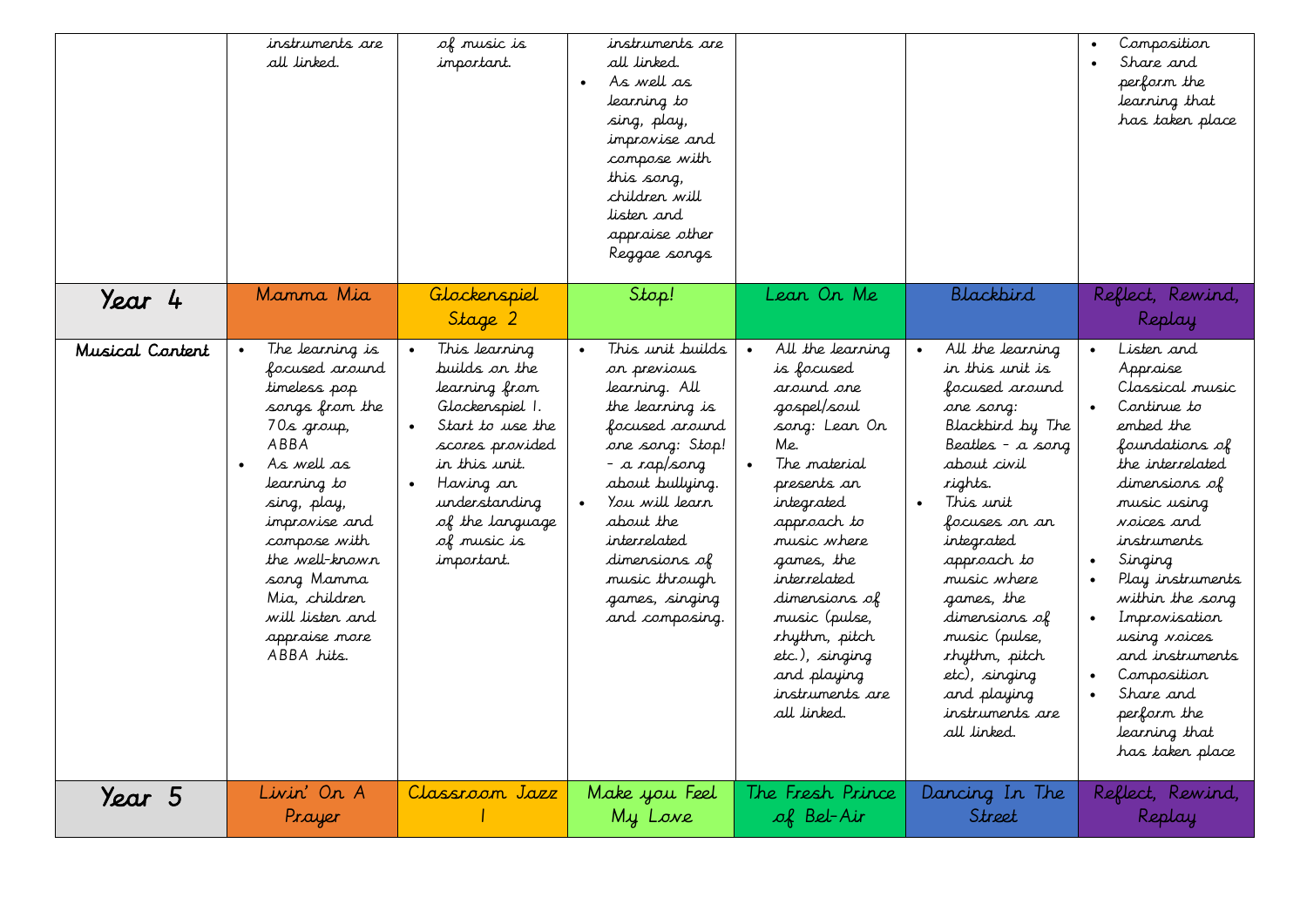| Musical Content | All the learning<br>is focused<br>around one<br>song: Livin' On<br>A Prayer. The<br>material<br>presents an<br>integrated<br>approach to<br>music where<br>games, the<br>dimensions of<br>music (pulse,<br><i>rhythm</i> , pitch<br>etc), singing<br>and playing<br>instruments are<br>all linked. As<br>well as learning<br>to sing, play,<br>improvise and<br>compose with<br>this sang,<br>children will<br>listen and<br>appraise other<br>classic rock<br>sangs. | Song focus;<br>Three Note<br>Bossa and Five<br>Note Swing<br>Listen and<br>appraise<br>Playing<br>instruments<br>Including<br>improvisation | All the learning<br>$\bullet$<br>is focused<br>around one<br>song: Make You<br>Feel My Lowe.<br>The material<br>presents an<br>integrated<br>approach to<br>music where<br>games, elements<br>of music<br>(pulse, rhythm,<br>pitch etc),<br>singing and<br>playing<br>instruments are<br>all lirked.<br>As well as<br>$\bullet$<br>learning to<br>sing, play,<br>improvise and<br>compose with<br>this song,<br>children will<br>listen and<br>appraise other<br>Pop Ballads. | All the learning<br>is focused<br>around one<br>song: The Fresh<br>Prince Of Bel-<br>Air.<br>The material<br>presents an<br>integrated<br>approach to<br>music where<br>games, the<br>interrelated<br>dimensions of<br>music (pulse,<br><i>rhythm</i> , pitch<br>etc.), singing<br>and playing<br>instruments are<br>all linked. | All the learning<br>in this unit is<br>focused around<br>one song:<br>Dancing In The<br>Street by Martha<br>And The<br>Vandellas – a<br>Motown song<br>from 1960s             | Listen and<br>$\bullet$<br>Appraise<br>Classical music<br>Continue to<br>embed the<br>foundations of<br>the interrelated<br>dimensions of<br>music using<br><i>voices a</i> nd<br>instruments<br>Singing<br>$\bullet$<br>Play instruments<br>$\bullet$<br>within the song<br>Improvisation<br>$\bullet$<br>using <i>noices</i> and<br>instruments<br>Composition<br>$\bullet$<br>Share and<br>perform the<br>learning that has<br>taken place |
|-----------------|-----------------------------------------------------------------------------------------------------------------------------------------------------------------------------------------------------------------------------------------------------------------------------------------------------------------------------------------------------------------------------------------------------------------------------------------------------------------------|---------------------------------------------------------------------------------------------------------------------------------------------|-------------------------------------------------------------------------------------------------------------------------------------------------------------------------------------------------------------------------------------------------------------------------------------------------------------------------------------------------------------------------------------------------------------------------------------------------------------------------------|----------------------------------------------------------------------------------------------------------------------------------------------------------------------------------------------------------------------------------------------------------------------------------------------------------------------------------|-------------------------------------------------------------------------------------------------------------------------------------------------------------------------------|-----------------------------------------------------------------------------------------------------------------------------------------------------------------------------------------------------------------------------------------------------------------------------------------------------------------------------------------------------------------------------------------------------------------------------------------------|
| Year 6          | Happy                                                                                                                                                                                                                                                                                                                                                                                                                                                                 | Classroom Jazz<br>$\overline{2}$                                                                                                            | A New Year<br>Carol                                                                                                                                                                                                                                                                                                                                                                                                                                                           | You've Got A<br>Friend                                                                                                                                                                                                                                                                                                           | Music And Me                                                                                                                                                                  | Reflect, Rewind,<br>Replay                                                                                                                                                                                                                                                                                                                                                                                                                    |
| Musical Content | All the learning<br>in this unit is<br>focused around<br>are sarg:<br>Happy, a Pop<br>song by Pharrell<br>Williams<br>Listen and<br>appraise songs<br>around the                                                                                                                                                                                                                                                                                                      | This learning<br>builds ar<br>previous<br>learning.<br>All the learning<br>is focused<br>around two<br>tunes and<br>improvising:            | All the learning<br>is focused<br>around one<br>sang fram<br>Benjamin<br>Britten's Friday<br>Afternoons: A<br>New Year<br>Carol.                                                                                                                                                                                                                                                                                                                                              | All the learning<br>in this unit is<br>focused around<br>one song: You've<br>Got A Friend by<br>Carole King                                                                                                                                                                                                                      | This unit<br>focuses on<br>inspirational<br>women working<br>in music<br>Students will<br>explore the<br>concept of<br>'identity' - the<br>various elements<br>that shape us. | Listen and<br>Appraise<br>Classical music<br>Continue to<br>$\bullet$<br>embed the<br>foundations of<br>the interrelated<br>dimensions of<br>music using                                                                                                                                                                                                                                                                                      |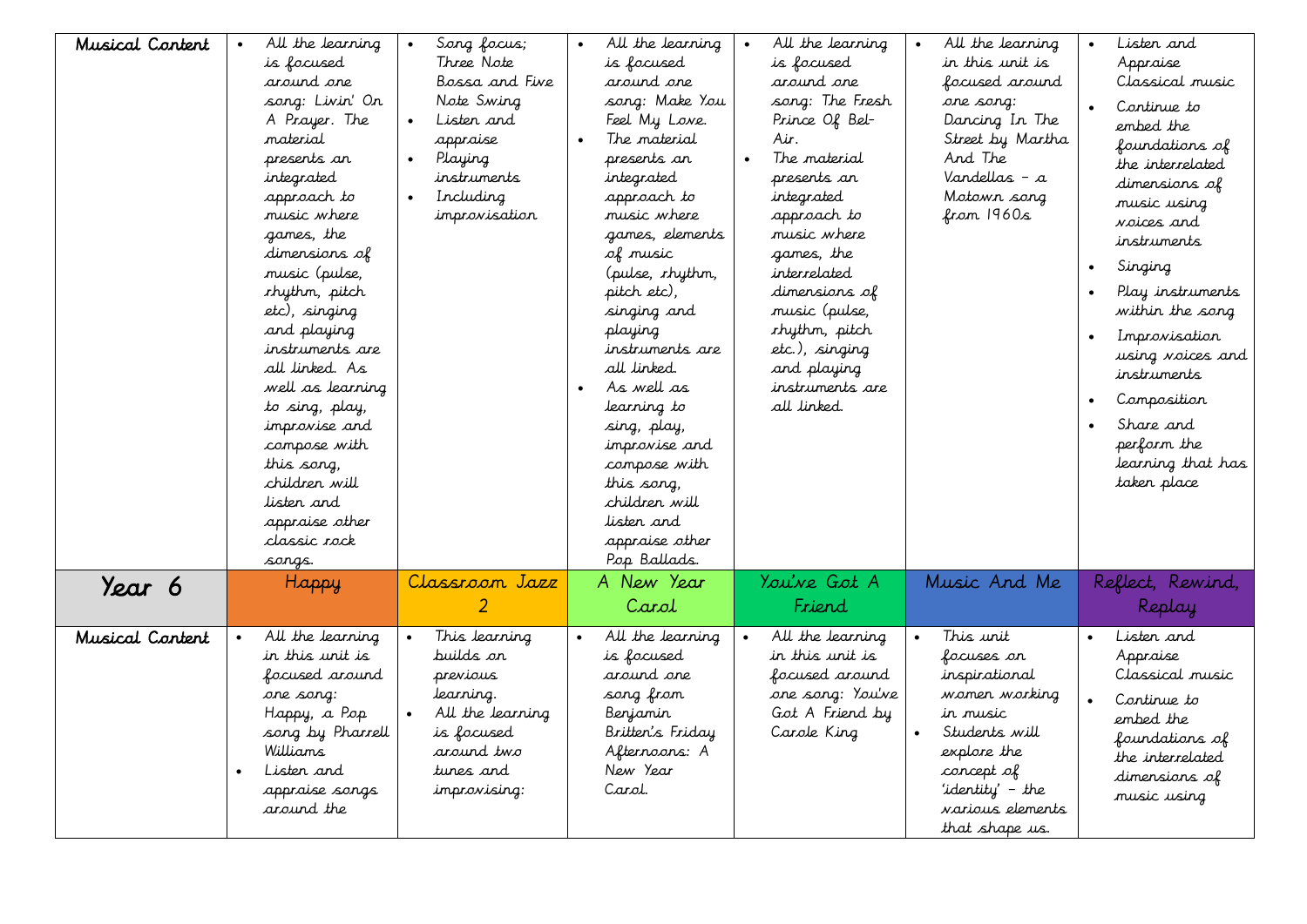| theme of being | Bacharach       |  | In this unit, we  | <i>voices</i> and             |
|----------------|-----------------|--|-------------------|-------------------------------|
| happy          | Anarak and      |  | start with        | instruments                   |
|                | Meet The Blues. |  | gender, with      | Singing<br>$\bullet$          |
|                |                 |  | reference to      |                               |
|                |                 |  | social and        | Play instruments<br>$\bullet$ |
|                |                 |  | cultural          | within the song               |
|                |                 |  | differences.      | Improvisation<br>$\bullet$    |
|                |                 |  | They will try out | using voices and              |
|                |                 |  | different ways    | instruments                   |
|                |                 |  | of making their   | Composition<br>$\bullet$      |
|                |                 |  | owr music,        | Share and                     |
|                |                 |  | while exploring   |                               |
|                |                 |  | the work of       | perform the                   |
|                |                 |  | some of the       | learning that has             |
|                |                 |  | most influential  | taken place                   |
|                |                 |  | women in music    |                               |
|                |                 |  | over the last     |                               |
|                |                 |  | 100 years.        |                               |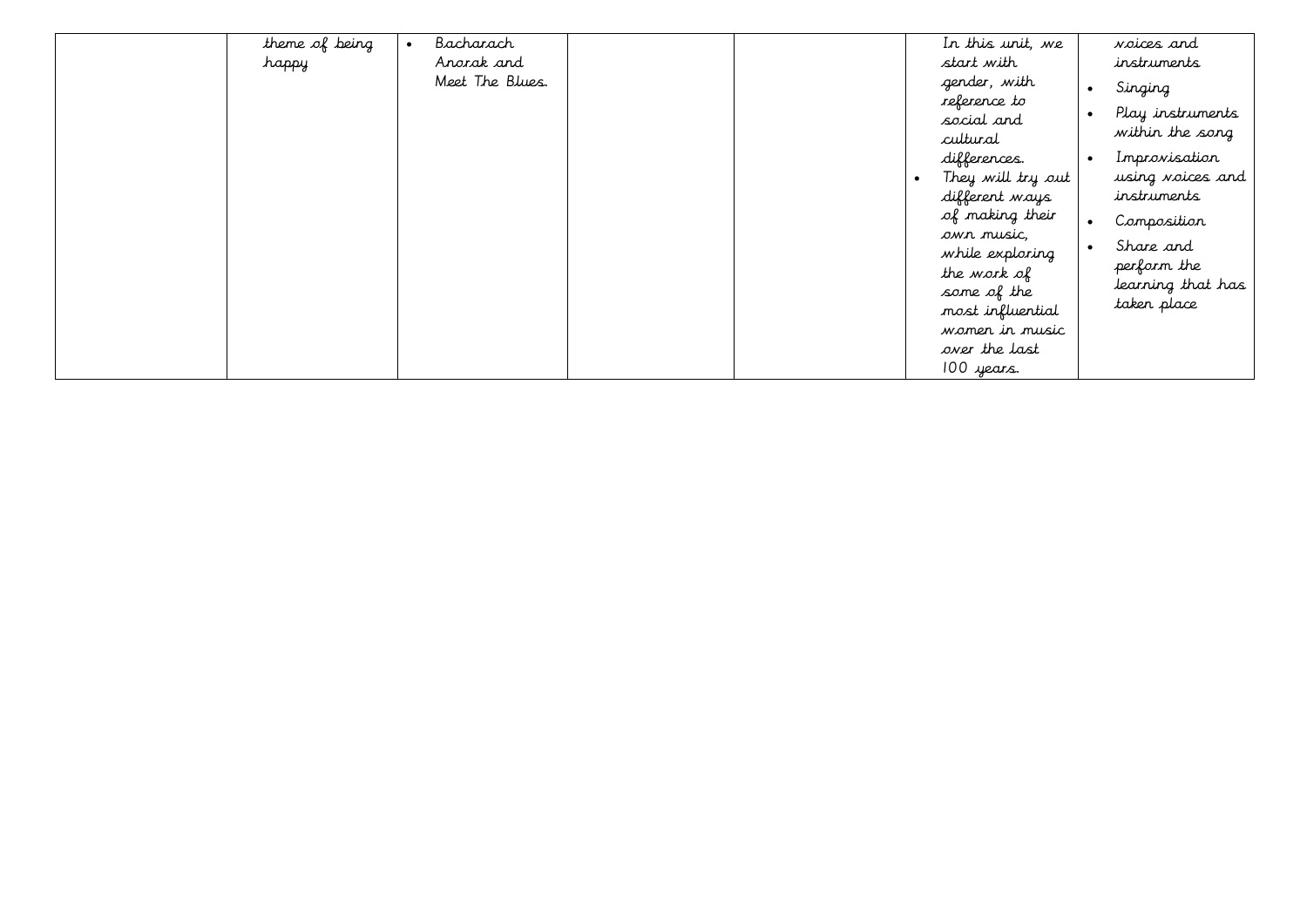#### **Listen and appraise**

|           | Pre-school<br>$22 - 36$ | Pre-school<br>$30 - 50$ | Rec 40-60 | Year 1                                                                 | Year 2                                                                       | Year 3                                                                                                                                                                                                   | Year 4                                                                                                                                                                                                                                                                                | Year 5                                                                                                                                                                                                                                                                                     | Year 6                                                                                                                                                                                                                                                                   |
|-----------|-------------------------|-------------------------|-----------|------------------------------------------------------------------------|------------------------------------------------------------------------------|----------------------------------------------------------------------------------------------------------------------------------------------------------------------------------------------------------|---------------------------------------------------------------------------------------------------------------------------------------------------------------------------------------------------------------------------------------------------------------------------------------|--------------------------------------------------------------------------------------------------------------------------------------------------------------------------------------------------------------------------------------------------------------------------------------------|--------------------------------------------------------------------------------------------------------------------------------------------------------------------------------------------------------------------------------------------------------------------------|
| Knowledge |                         |                         |           | Know 5 sangs<br>off by heart                                           | Know 5 songs<br>off by heart                                                 | Know 5 songs<br>from memory<br>and who<br>sang/wrote<br>them                                                                                                                                             | Know 5 songs<br>from memory<br>and who<br>sang/wrote<br>them                                                                                                                                                                                                                          | Know 5 songs<br>from memory<br>and who<br>sang/wrote<br>them, when<br>they were<br>written and if<br>possible, why?                                                                                                                                                                        | Know 5 songs<br>from memory<br>and who<br>sang/wrote<br>them, when<br>they were<br>written and if<br>possible, why?                                                                                                                                                      |
|           |                         |                         |           | Know what<br>the songs are<br>about                                    | Know that<br>some songs<br>have a chorus<br>or a<br>response/answ<br>er part | Know the style<br>of the 5 songs                                                                                                                                                                         | Know the style<br>of the 5 songs                                                                                                                                                                                                                                                      | Know the style<br>of the 5 songs<br>and to name<br>other songs<br>from the units<br>in those styles                                                                                                                                                                                        | Know the style<br>of the 5 songs<br>and to name<br>other songs<br>from the units<br>in those styles                                                                                                                                                                      |
|           |                         |                         |           | Know and<br>recognize the<br>saund and<br>rames of some<br>instruments | Know that<br>songs have a<br>musical style                                   | Choose one<br>song and be<br>able to talk<br>about; the<br>lyrics, musical<br>dimensions,<br><i>identify</i> the<br>main sections<br>of the song,<br>rame the<br>instruments<br>they hear in<br>the sang | Choose one<br>song and be<br>able to talk<br>about; some of<br>the style<br>indicators, the<br>lyrics, musical<br>dimensions<br>and where they<br>are used<br>(texture,<br>dynamics,<br>tempo, rhythm,<br>pitch), identify<br>the main<br>sections of the<br>sang and<br>rame some of | Choose two or<br>three other<br>songs and be<br>able to talk<br>about; some<br>of the style<br>indicators, the<br>lyrics, musical<br>dimensions<br>and where they<br>are used<br>(texture,<br>dynamics,<br>tempo, rhythm,<br>pitch), identify<br>the mair<br>sections of the<br>sang, rame | Choose three<br>or four other<br>songs and be<br>able to talk<br>about: the<br>style<br>indicators, the<br>tyrics, musical<br>dimensions<br>(texture.<br>dynamics,<br>tempo, rhythm,<br>pitch and<br>timbre),<br>identify the<br>structure of<br>the songs,<br>rame some |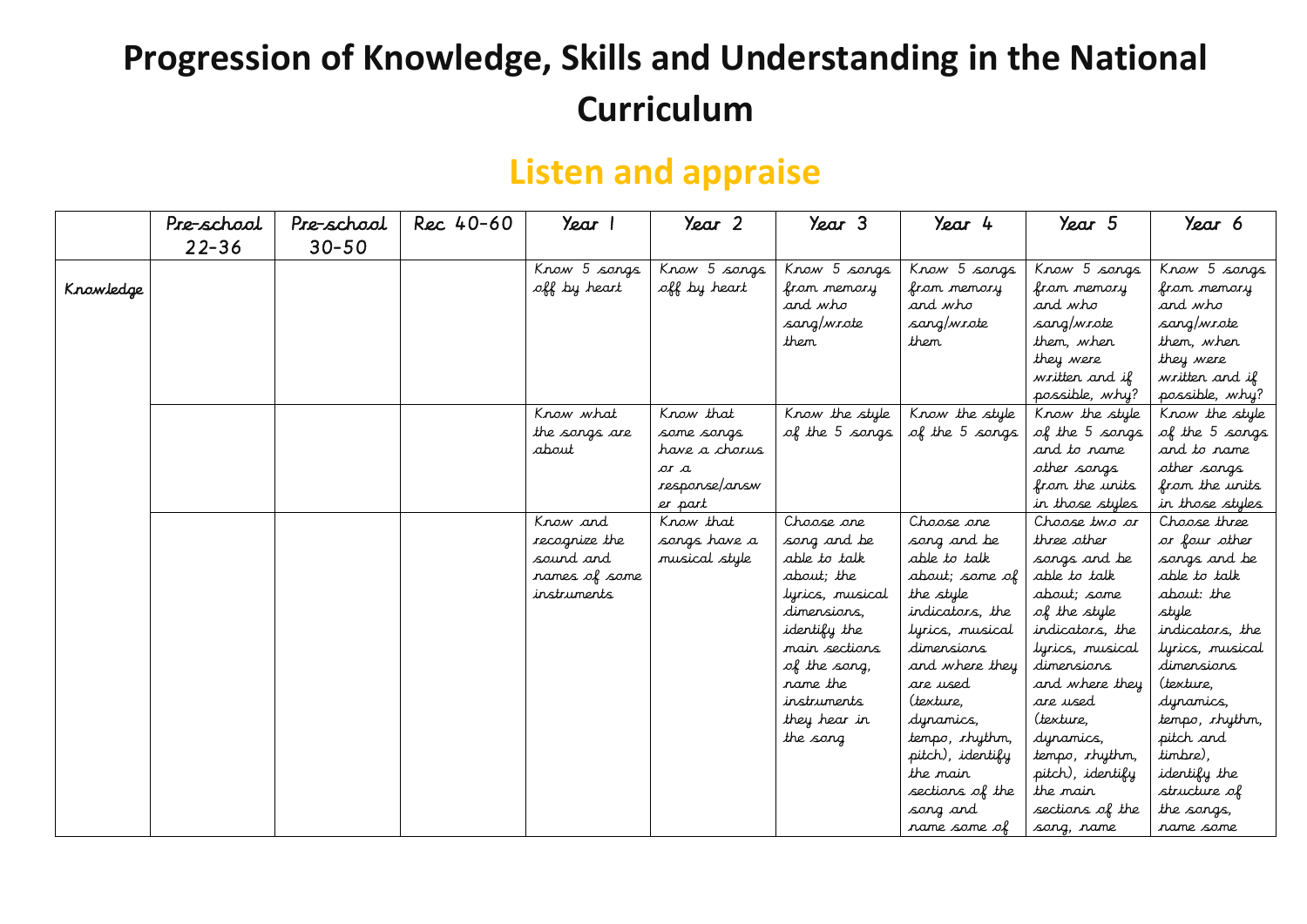|        |  |                                                                                         |                                                                                         |                                                                                            | the instruments<br>they heard in<br>the song                                                               | some of the<br>instruments<br>they heard in<br>the song and<br>the historical<br>context of the<br>songs – what<br>else was going<br>on at this<br>time?  | instruments<br>used, the<br>historical<br>content - what<br>else was going<br>on at this time<br>musically and<br>historically,<br>and know and<br>talk about the<br>fact we each<br>have a<br>musical<br>identify |
|--------|--|-----------------------------------------------------------------------------------------|-----------------------------------------------------------------------------------------|--------------------------------------------------------------------------------------------|------------------------------------------------------------------------------------------------------------|-----------------------------------------------------------------------------------------------------------------------------------------------------------|--------------------------------------------------------------------------------------------------------------------------------------------------------------------------------------------------------------------|
| Skills |  | Enjoy moving<br>to music by<br>dancing,<br>marching and<br>being animals<br>or popstars | Enjoy moving<br>to music by<br>dancing,<br>marching and<br>being animals<br>or popstars | Confidently<br><i>identify</i> and<br>move to the<br>pulse                                 | Confidently<br>identify and<br>move to the<br>pulse                                                        | I dentify and<br>move to the<br>pulse with ease                                                                                                           | I dentify and<br>move to the<br>pulse with ease                                                                                                                                                                    |
|        |  |                                                                                         | Learn how<br>sangs can tell<br>a story or<br>describe an<br>idea                        | Think about<br>what the<br>words of a<br>sang mean                                         | Talk about the<br>musical<br>dimensians<br>working<br>together <i>n</i> the<br>unit sangs                  | Think about<br>the message of<br>sangs                                                                                                                    | Think about<br>the message of<br>sangs                                                                                                                                                                             |
|        |  |                                                                                         |                                                                                         | Take it in<br>turns to<br>discuss how<br>the song<br>makes them<br>feel                    | Talk about the<br>music and<br>how it makes<br>them feel                                                   | Compare 2<br>songs in the<br>same style,<br>talking about<br>what stands<br>out musically<br>in each of<br>them, their<br>similarities and<br>differences | Compare 2<br>songs in the<br>same style,<br>talking about<br>what stands<br>aut musically<br>in each of<br>them, their<br>similarities and<br>differences                                                          |
|        |  |                                                                                         |                                                                                         | Listen carefully<br>and<br>respectfully to<br>other peoples<br>thoughts about<br>the music | Listen carefully<br>and<br>respectfully to<br>other peoples<br>thoughts about<br>the music<br>When talking | Listen carefully<br>and<br>respectfully to<br>other peoples<br>thoughts about<br>the music<br>When talking                                                | Listen carefully<br>and<br>respectfully to<br>other peoples<br>thoughts about<br>the music<br>Use musical                                                                                                          |
|        |  |                                                                                         |                                                                                         |                                                                                            | about the                                                                                                  | about the                                                                                                                                                 | wards when                                                                                                                                                                                                         |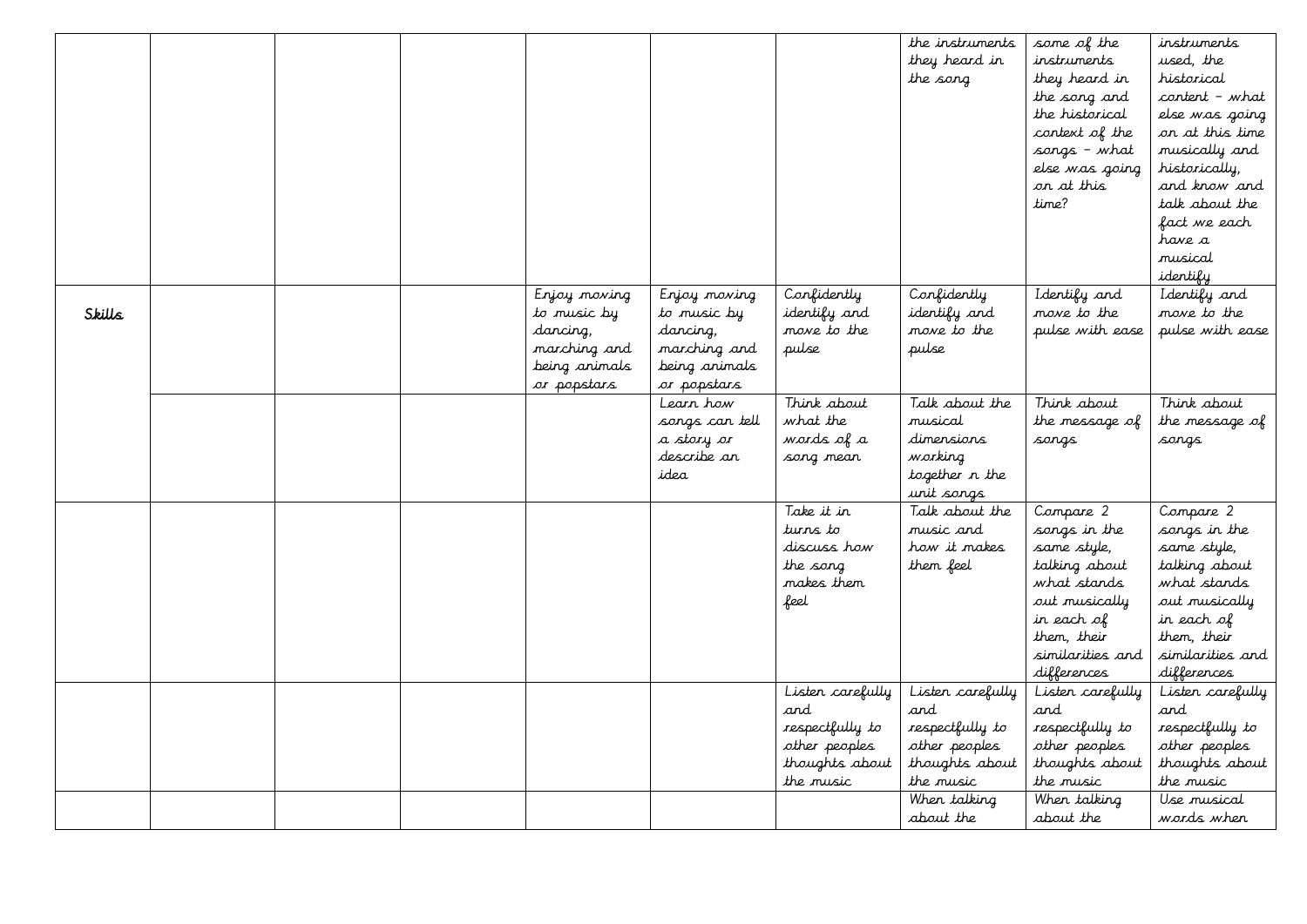|  |  |  | music, use    | music, use      | talking about   |
|--|--|--|---------------|-----------------|-----------------|
|  |  |  | musical words | musical words   | the songs       |
|  |  |  |               | Talk about the  | Talk about the  |
|  |  |  |               | musical         | musical         |
|  |  |  |               | dimensions      | dimensions      |
|  |  |  |               | working         | working         |
|  |  |  |               | together in the | together in the |
|  |  |  |               | unit songs      | unit songs      |
|  |  |  |               | Talk about the  | Talk about the  |
|  |  |  |               | music and       | music and       |
|  |  |  |               | how it makes    | how it makes    |
|  |  |  |               | you feel        | you feel using  |
|  |  |  |               |                 | musical         |
|  |  |  |               |                 | language to     |
|  |  |  |               |                 | describe the    |
|  |  |  |               |                 | music           |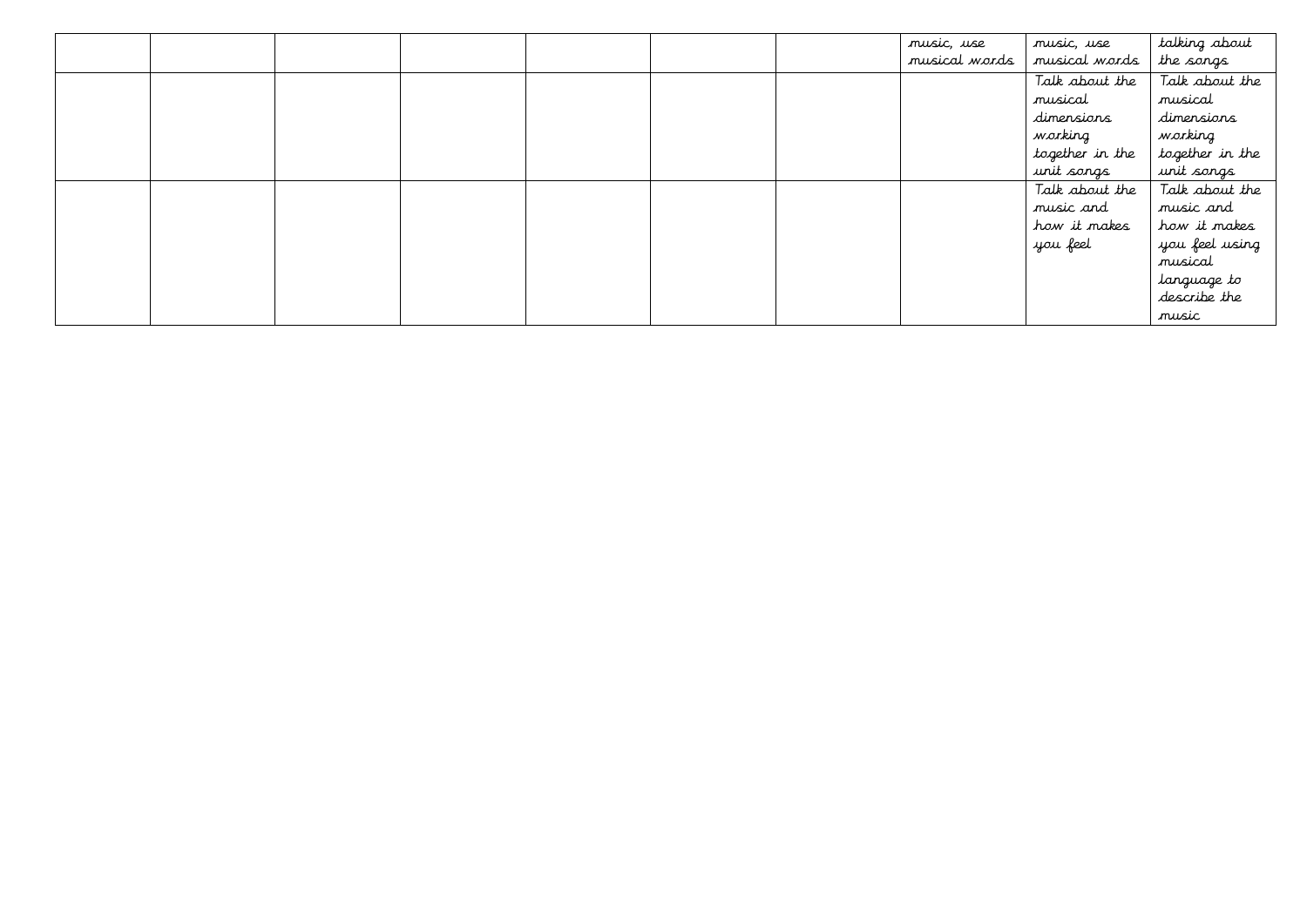## **Singing/using your voice**

|           | Pre-school | Pre-school | Rec 40- | Year 1                                                            | Year 2                                                               | Year 3                                                                               | Year 4                                                                               | Year 5                                                                                                                                                                                                                                                                                                       | Year 6                                                                                                                                       |
|-----------|------------|------------|---------|-------------------------------------------------------------------|----------------------------------------------------------------------|--------------------------------------------------------------------------------------|--------------------------------------------------------------------------------------|--------------------------------------------------------------------------------------------------------------------------------------------------------------------------------------------------------------------------------------------------------------------------------------------------------------|----------------------------------------------------------------------------------------------------------------------------------------------|
|           | $22 - 36$  | $30 - 50$  | 60      |                                                                   |                                                                      |                                                                                      |                                                                                      |                                                                                                                                                                                                                                                                                                              |                                                                                                                                              |
| Knowledge |            |            |         | Confidently<br>sing or rap 5<br>sargs fram<br>memory in<br>urison | Confidently<br>know and<br>sing 5<br>sangs fram<br>memory            | Know that<br>singing in a<br>group can be<br>called a choir                          | Know that<br>singing in a<br>group can be<br>called a choir                          | Know and<br>confidently<br>sing 5 sangs<br>and their parts<br>from memory<br>and to sing<br>them with a<br>strong internal<br>pulse                                                                                                                                                                          | Know and<br>confidently<br>sing 5<br>sangs and<br>their parts<br>fron<br>memory and<br>to sing them<br>with a<br>strong<br>internal<br>pulse |
|           |            |            |         |                                                                   | Know that<br>urison is<br>everyone<br>singing at<br>the same<br>time | Know that the<br>leader/conductor<br>is a person<br>who the<br>choir/group<br>follow | Know that the<br>leader/conductor<br>is a person<br>who the<br>choir/group<br>follow | Choose a<br>song and be<br>able to talk<br>about; its<br>main features,<br>singing in<br>unisan, salo,<br>lead vocal,<br>backing <i>nocals</i><br>or rapping,<br>know what the<br>song is about<br>and the<br>meaning of the<br>lyrics, know<br>and explain<br>the importance<br>of warming<br>up your voice | Know about<br>the style of<br>sangs so<br>you can<br>represent the<br>feeling and<br>context to<br>your<br>audience                          |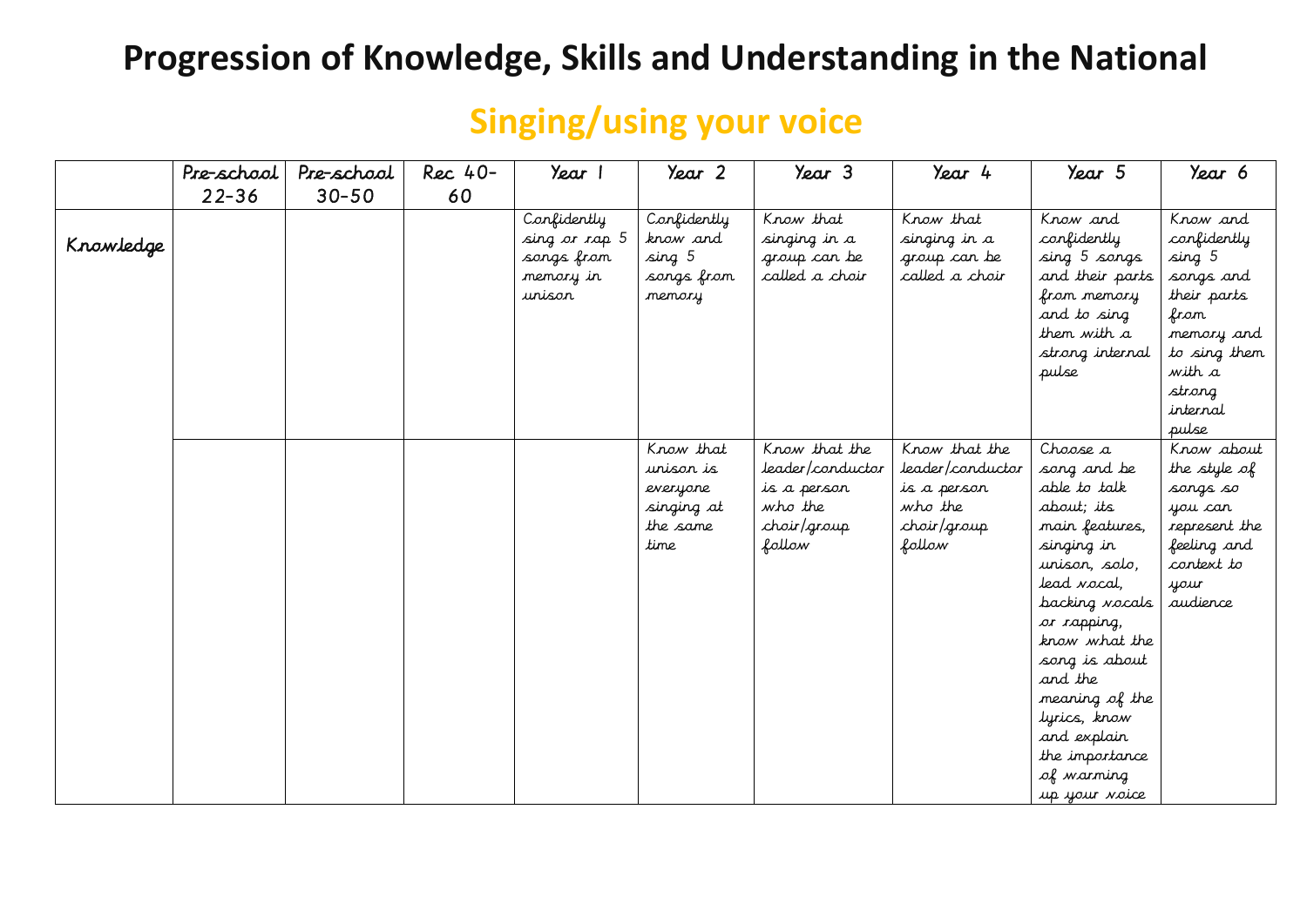|        |  |             | Know that     | Know that         | Know that         |                | Choose a         |
|--------|--|-------------|---------------|-------------------|-------------------|----------------|------------------|
|        |  |             | sangs         | songs can make    | songs can make    |                | song and be      |
|        |  |             | include other | you feel          | you feel          |                | able to talk     |
|        |  |             | ways of       | different things; | different things; |                | about; its       |
|        |  |             | using the     | happy, sad,       | happy, sad,       |                | nair             |
|        |  |             | Noice e.g.    | energetic         | energetic         |                | features,        |
|        |  |             | rapping       |                   |                   |                | singing in       |
|        |  |             | (spoken       |                   |                   |                | unisan,          |
|        |  |             | word)         |                   |                   |                | solo, lead       |
|        |  |             |               |                   |                   |                | vocal,           |
|        |  |             |               |                   |                   |                | backing          |
|        |  |             |               |                   |                   |                | vocals or        |
|        |  |             |               |                   |                   |                | rapping,         |
|        |  |             |               |                   |                   |                | know what        |
|        |  |             |               |                   |                   |                | the song is      |
|        |  |             |               |                   |                   |                | about and        |
|        |  |             |               |                   |                   |                | the meaning      |
|        |  |             |               |                   |                   |                | of lyrics,       |
|        |  |             |               |                   |                   |                | know and         |
|        |  |             |               |                   |                   |                | explain the      |
|        |  |             |               |                   |                   |                | importance       |
|        |  |             |               |                   |                   |                | of warming       |
|        |  |             |               |                   |                   |                |                  |
|        |  |             |               |                   |                   |                | up your<br>Noice |
|        |  |             | Know that     |                   |                   |                |                  |
|        |  |             |               | Singing as part   | Singing as part   |                |                  |
|        |  |             | we need to    | of an             | of an             |                |                  |
|        |  |             | warm up       | ensemble/large    | ensemble/large    |                |                  |
|        |  |             | our voices    | group is fun,     | group is fun,     |                |                  |
|        |  |             |               | but that you      | but that you      |                |                  |
|        |  |             |               | must listen to    | must listen to    |                |                  |
|        |  |             |               | each other        | each other        |                |                  |
|        |  |             |               | Know why you      | Know that a       |                |                  |
|        |  |             |               | must warm up      | solo singers      |                |                  |
|        |  |             |               | your voice        | makes a thinner   |                |                  |
|        |  |             |               |                   | texture than a    |                |                  |
|        |  |             |               |                   | large group       |                |                  |
|        |  |             |               |                   | Know why you      |                |                  |
|        |  |             |               |                   | must warm up      |                |                  |
|        |  |             |               |                   | your voice        |                |                  |
|        |  | Learn about | Learn about   | Sing in unison    | Sing in unison    | Sing in unison | Sing in          |
| Skills |  | pitch (high | <i>voices</i> | and in simple     | and in simple     | and to sing    | unison and       |
|        |  | and low)    | singing notes | two-parts         | two-parts         | backing vocals | to sing          |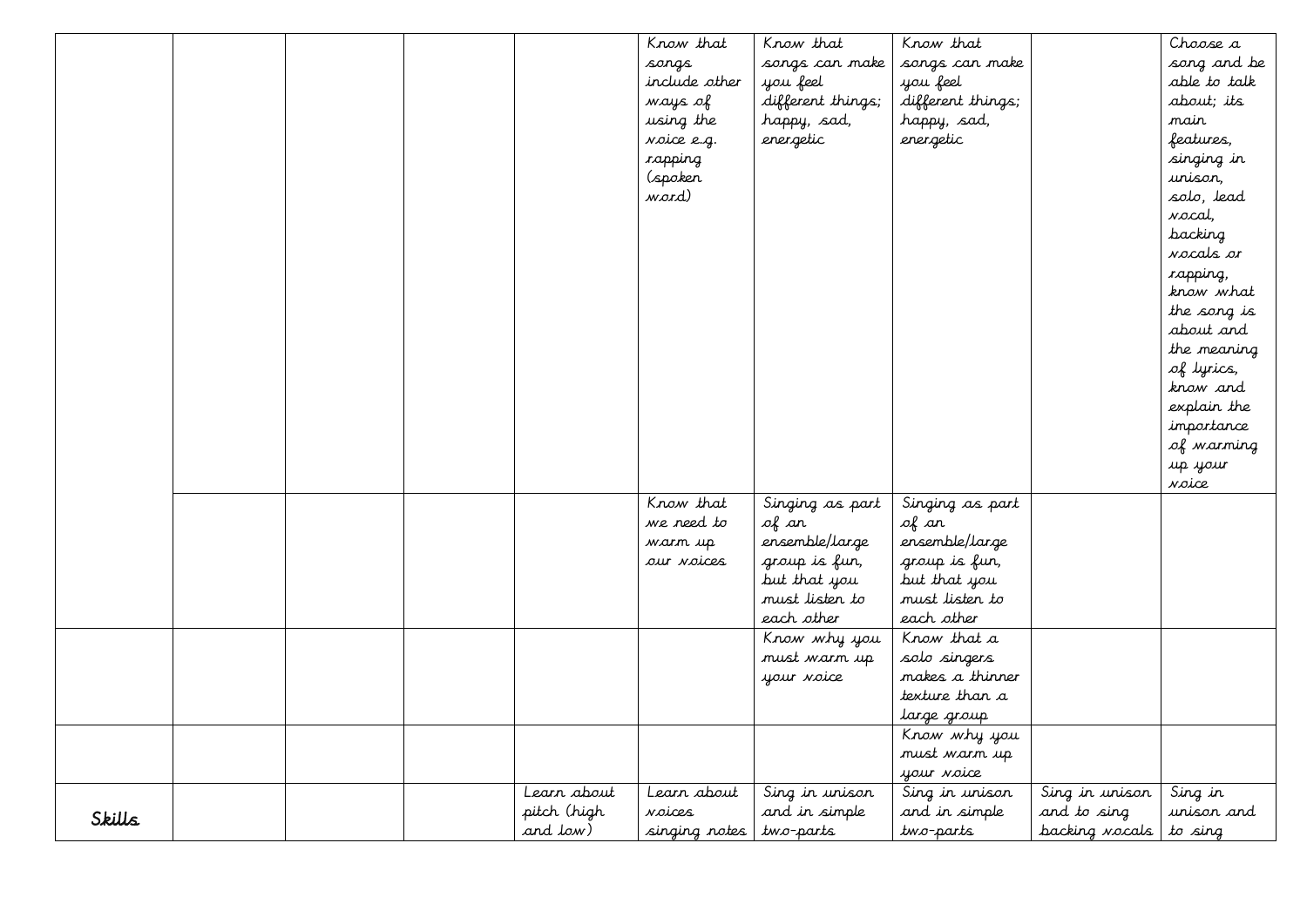|  |  |                   | of different              |                 |                 |               | backing      |
|--|--|-------------------|---------------------------|-----------------|-----------------|---------------|--------------|
|  |  |                   | pitches (high             |                 |                 |               | vocals       |
|  |  |                   | and low)                  |                 |                 |               |              |
|  |  | Learn that        | Learn that                | Demonstrate a   | Demonstrate a   | Enjoy         | Demonstrate  |
|  |  | you can make      | you can                   | good singing    | good singing    | exploring     | a good       |
|  |  | different types   | make                      | posture         | posture         | singing solo  | singing      |
|  |  | of sounds         | different                 |                 |                 |               | posture      |
|  |  | with their        | types of                  |                 |                 |               |              |
|  |  | <i>Noices</i> and | sounds with               |                 |                 |               |              |
|  |  | you can           | their <i>noices</i>       |                 |                 |               |              |
|  |  | rap/say           | and you can               |                 |                 |               |              |
|  |  | words in          | rap/say                   |                 |                 |               |              |
|  |  | <i>rhythm</i>     | words in                  |                 |                 |               |              |
|  |  |                   |                           |                 |                 |               |              |
|  |  | Learn to start    | <i>rhythm</i><br>Learn to |                 |                 | Listen to the | Follow a     |
|  |  |                   |                           | Learn to follow | Learn to follow |               |              |
|  |  | and stop          | find a                    | a leader when   | a leader when   | group when    | leader when  |
|  |  | singing when      | comfortable               | singing         | singing         | singing       | singing      |
|  |  | following a       | singing                   |                 |                 |               |              |
|  |  | leader            | position                  |                 |                 |               |              |
|  |  |                   |                           |                 |                 |               |              |
|  |  |                   | Learn to                  | Enjoy exploring | Enjoy exploring | Demonstrate a | Experience   |
|  |  |                   | start and                 | singing solo    | singing solo    | good singing  | rapping and  |
|  |  |                   | stop singing              |                 |                 | posture       | solo singing |
|  |  |                   | when                      |                 |                 |               |              |
|  |  |                   | following a               |                 |                 |               |              |
|  |  |                   | leader                    |                 |                 |               |              |
|  |  |                   |                           |                 |                 |               |              |
|  |  |                   |                           | Sing with an    | Sing with an    | Follow a      | Listen to    |
|  |  |                   |                           | awareness of    | awareness of    | leader with   | each other   |
|  |  |                   |                           | being in tune   | being in tune   | singing       | and be       |
|  |  |                   |                           |                 |                 |               | aware of     |
|  |  |                   |                           |                 |                 |               | how you fit  |
|  |  |                   |                           |                 |                 |               | into the     |
|  |  |                   |                           |                 |                 |               | group        |
|  |  |                   |                           | Have an         | Rejoin the song | Experience    | Sing with an |
|  |  |                   |                           | awareness of    | if lost         | rapping and   | awareness    |
|  |  |                   |                           | the pulse       |                 | solo singing  | of being in  |
|  |  |                   |                           | internally when |                 |               | tune         |
|  |  |                   |                           | singing         |                 |               |              |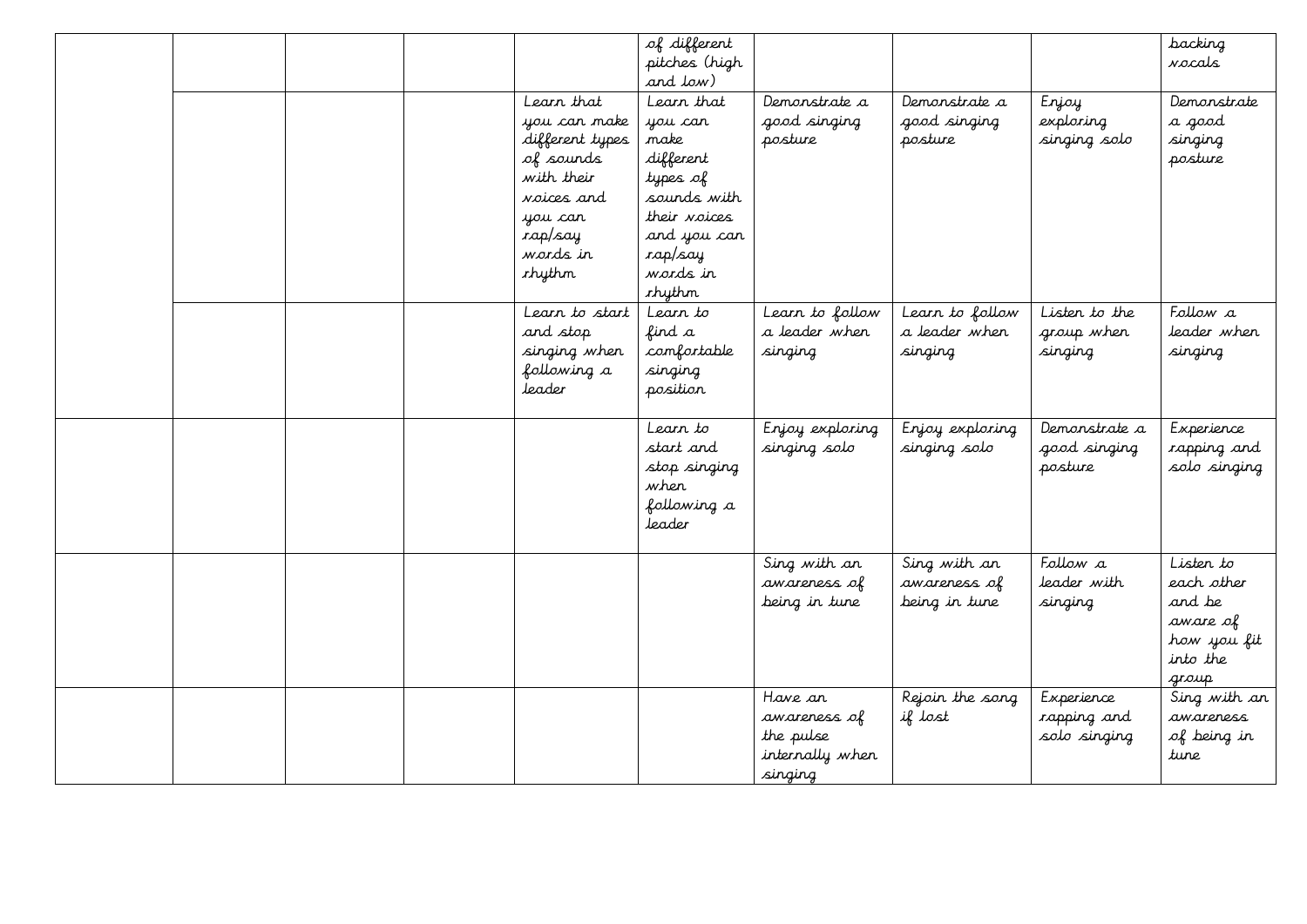|  |  |  | Listen to the | Lister to each |  |
|--|--|--|---------------|----------------|--|
|  |  |  | l group when  | other and be   |  |
|  |  |  | singing       | aware of how   |  |
|  |  |  |               | you fit into   |  |
|  |  |  |               | the group      |  |
|  |  |  |               | Sing with an   |  |
|  |  |  |               | awareness of   |  |
|  |  |  |               | being in tune  |  |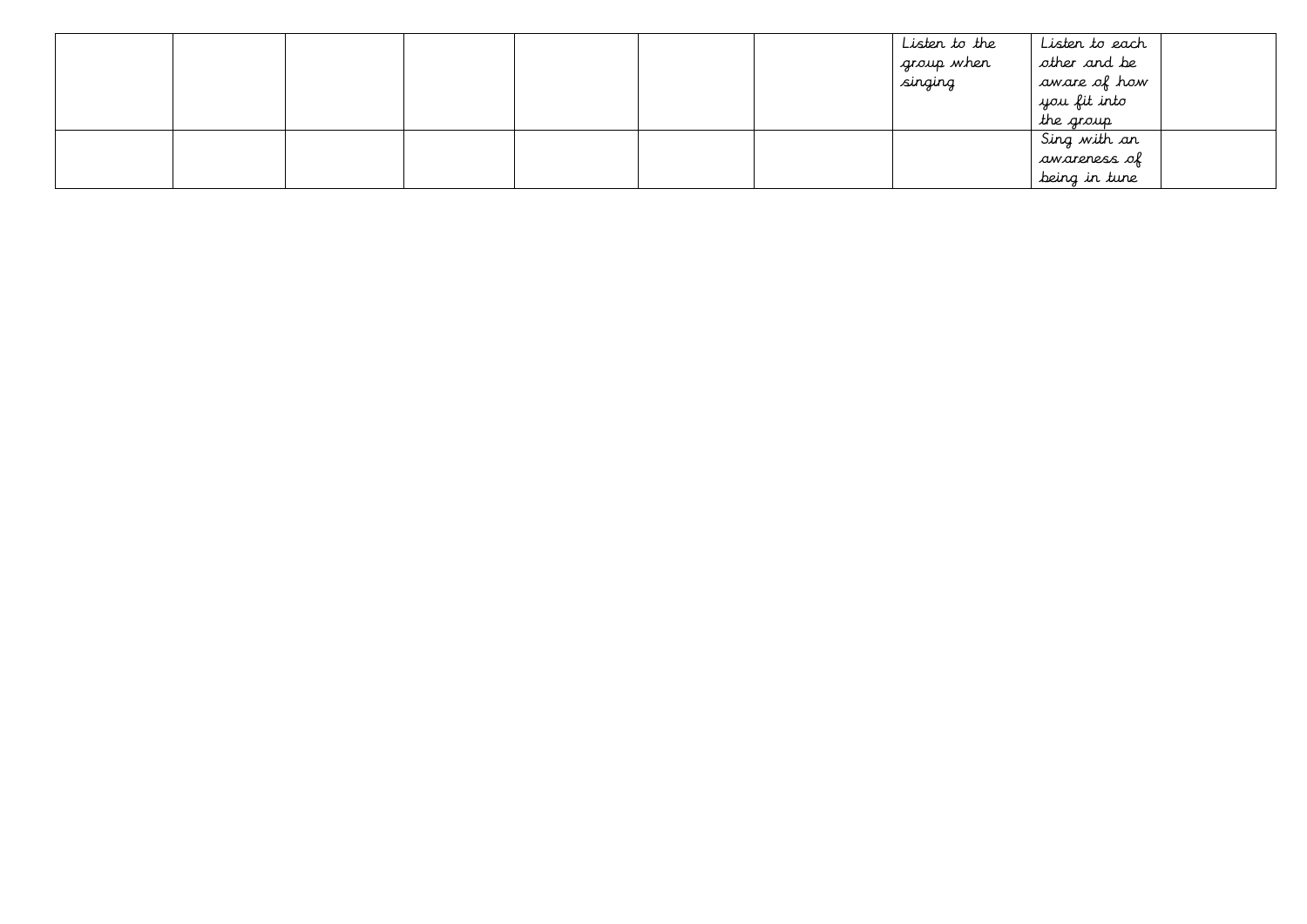#### **Playing instruments**

|           | Pre-school | Pre-school | Rec 40- | Year 1                                                                                                                    | Year 2                                                                                                                    | Year 3                                                                                                             | Year 4                                                                                                                                           | Year 5                                                                                                                                        | Year 6                                                                                                                            |
|-----------|------------|------------|---------|---------------------------------------------------------------------------------------------------------------------------|---------------------------------------------------------------------------------------------------------------------------|--------------------------------------------------------------------------------------------------------------------|--------------------------------------------------------------------------------------------------------------------------------------------------|-----------------------------------------------------------------------------------------------------------------------------------------------|-----------------------------------------------------------------------------------------------------------------------------------|
|           | $22 - 36$  | $30 - 50$  | 60      |                                                                                                                           |                                                                                                                           |                                                                                                                    |                                                                                                                                                  |                                                                                                                                               |                                                                                                                                   |
| Knowledge |            |            |         | Learn the<br>names of the<br>notes they are<br>playing in their<br>instrumental<br>from memory<br>or when<br>written down | Learn the<br>names of the<br>notes they are<br>playing in their<br>instrumental<br>from memory<br>or when<br>written down | Know and<br>be able to<br>talk about<br>the<br>instruments<br>used in<br>class (e.g.<br>glockenspiel/<br>recorder) | Know and be<br>able to talk<br>about the<br>instruments<br>used in class<br>(e.g.<br>glockenspiel/<br>recorder/<br>xylophone)                    | Know and be<br>able to talk<br>about the<br>different ways<br>of writing<br>music down –<br>e.g. staff<br>rotation,<br>symbols                | Know and be<br>able to talk<br>about the<br>different<br>ways of<br>writing music<br>down - e.g.<br>staff<br>rotation,<br>symbols |
|           |            |            |         | Learn the<br>rames of the<br>instruments<br>they play                                                                     | Know the<br>rames of<br>untuned<br>percussion<br>instruments<br>played in<br>class                                        |                                                                                                                    | Know and be<br>able to talk<br>about other<br>instruments<br>they might<br>play or be<br>played in a<br>pand ar<br>orchestra by<br>their friends | Know and be<br>able to talk<br>about the notes<br>CDEFGAB<br>$+$ C on the<br>treble stave                                                     | Know and be<br>able to talk<br>about the<br>notes C D E<br>$FGA B + C$<br>on the treble<br>stave                                  |
|           |            |            |         |                                                                                                                           |                                                                                                                           |                                                                                                                    |                                                                                                                                                  | Know and be<br>able to talk<br>about other<br>instruments<br>they might play<br>or be played in<br>a band ar<br>orchestra by<br>their friends | Know and be<br>able to talk<br>about<br>instruments<br>they might<br>play or be<br>played in a<br>band <i>or</i><br>orchestra or  |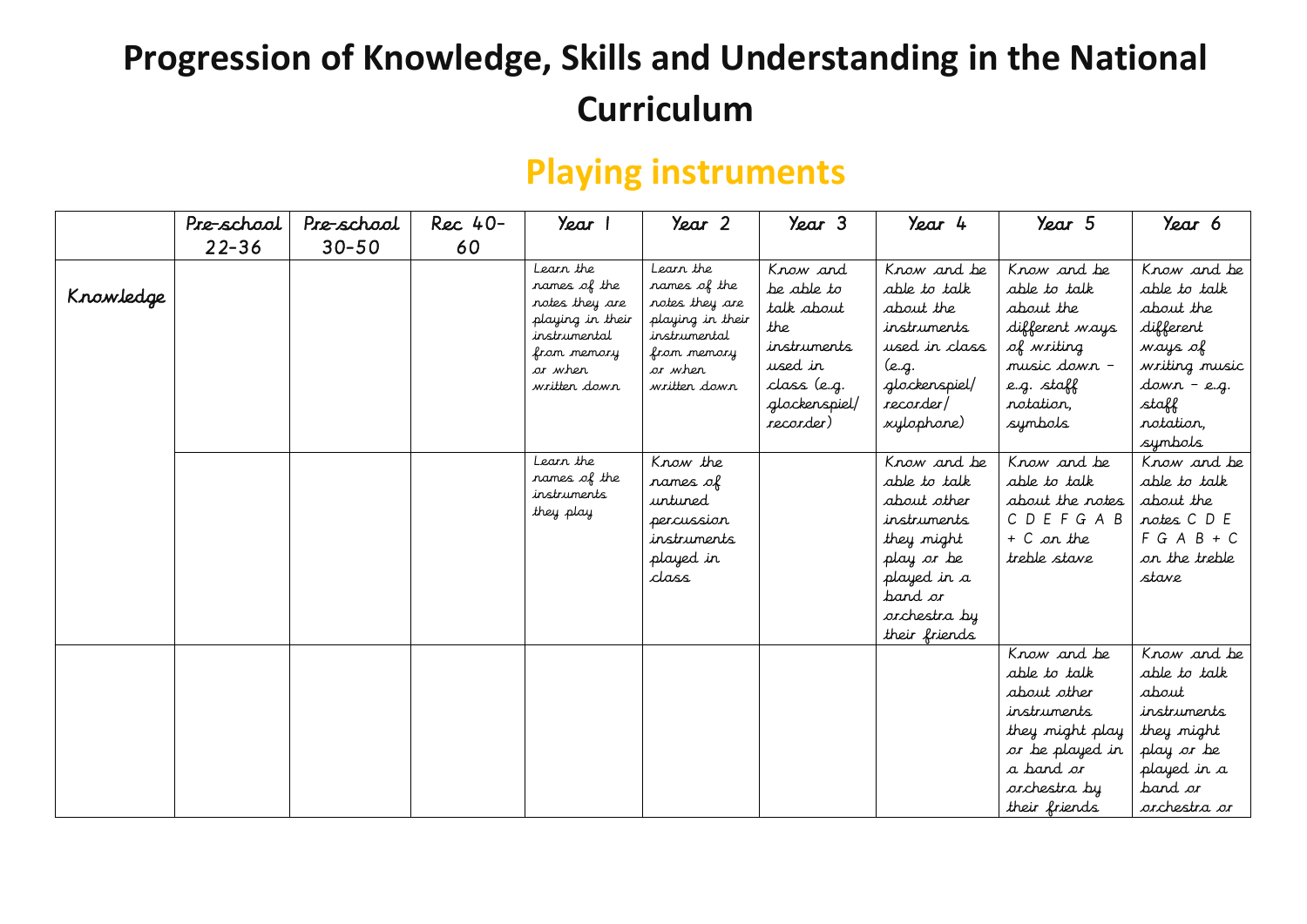|        |  |                                                                                                                                                 |                                                                                                                                                 |                                                                                                                                                                                                                      |                                                                                                                                                                                                                   |                                                                                                                                                                                                                                                       | by their<br>friends                                                                                                                                                                                                                                                  |
|--------|--|-------------------------------------------------------------------------------------------------------------------------------------------------|-------------------------------------------------------------------------------------------------------------------------------------------------|----------------------------------------------------------------------------------------------------------------------------------------------------------------------------------------------------------------------|-------------------------------------------------------------------------------------------------------------------------------------------------------------------------------------------------------------------|-------------------------------------------------------------------------------------------------------------------------------------------------------------------------------------------------------------------------------------------------------|----------------------------------------------------------------------------------------------------------------------------------------------------------------------------------------------------------------------------------------------------------------------|
| Skills |  | Treat<br>instruments<br>with care<br>and respect                                                                                                | Treat<br>instruments<br>with care<br>and respect                                                                                                | Treat<br>instruments<br>with care<br>and respect                                                                                                                                                                     | Treat<br><i>instruments</i><br>with care and<br>respect                                                                                                                                                           | Play a musical<br>instrument with<br>the correct<br>technique<br>within the<br>context of the<br>unit sang                                                                                                                                            | Play a<br>musical<br>instrument<br>with the<br>carrect<br>technique<br>within the<br>context of<br>the unit song                                                                                                                                                     |
|        |  | Play a tuned<br>instrumental<br>part with the<br>song they<br>perform                                                                           | Learn to play<br>an<br>instrumental<br>part that<br>matches their<br>musical<br>challenge (a<br>one not part,<br>a simple part,<br>medium part) | Play any<br>one, four or<br>all of four<br>differentiated<br>arts on a<br>tuned<br>instrument –<br>a one rote.<br>simple or<br>medium part<br>of the<br>melody of<br>the song<br>from memory<br>or using<br>rotation | Play any one,<br>four or all of<br>four<br>differentiated<br>arts ar a<br>tuned<br>instrument –<br>a one rote,<br>simple or<br>medium part<br>of the melody<br>of the song<br>from memory<br>or using<br>rotation | Select and<br>learn and<br>instrument part<br>that matches<br>their musical<br>challenge using<br>one of the<br>differentiated<br>parts – a one<br>note, simple or<br>medium part or<br>the melody of<br>the song from<br>memory or<br>using notation | Select and<br>learr and<br>instrument<br>part that<br>matches their<br>musical<br>challenge<br>using one of<br>the<br>differentiated<br>parts - a<br>one rote.<br>simple or<br>medium part<br>or the<br>melody of<br>the song<br>from memory<br>or using<br>rotation |
|        |  | Learn to play<br>ar<br>instrumental<br>part that<br>matches their<br>musical<br>challenge (a<br>one not part, a<br>simple part,<br>medium part) | Play the part<br>in time with<br>the steady<br>pulse                                                                                            | Rehearse and<br>perform their<br>part within<br>the context<br>of the unit<br>sarg                                                                                                                                   | Rehearse and<br>perform their<br>part within<br>the context of<br>the unit song                                                                                                                                   | Rehearse and<br>perform their<br>part within the<br>context of the<br>unit song                                                                                                                                                                       | Rehearse and<br>perform their<br>part within<br>the context<br>of the unit<br>sarg                                                                                                                                                                                   |
|        |  | Listen to and<br>follow                                                                                                                         | Listen to<br>and follow                                                                                                                         | Listen to<br>and follow                                                                                                                                                                                              | Listen to and<br>follow                                                                                                                                                                                           | Listen to and<br>follow musical                                                                                                                                                                                                                       | Listen to and<br>follow                                                                                                                                                                                                                                              |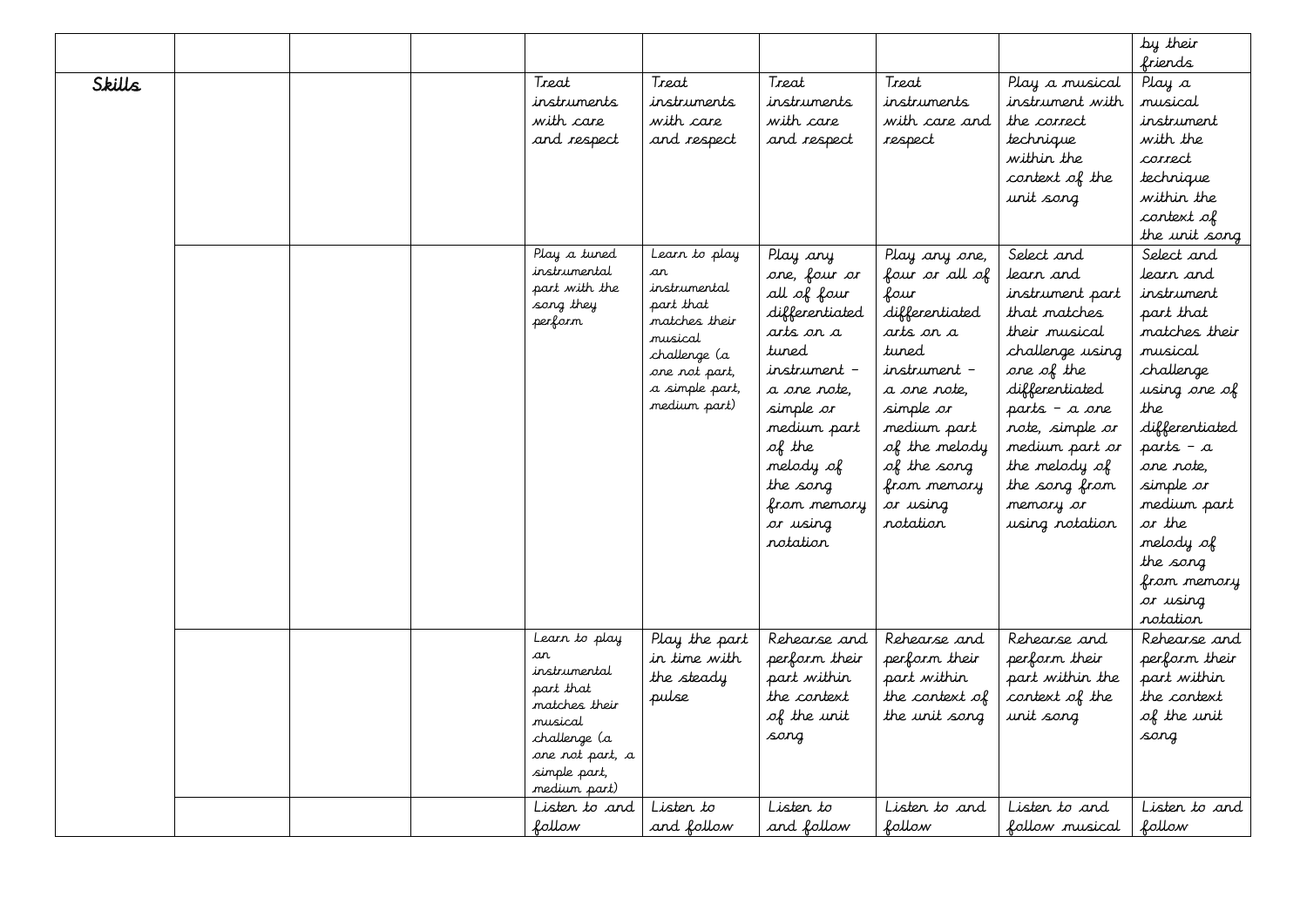|  |  | musical      | musical      | musical      | musical        | instructions  | musical      |
|--|--|--------------|--------------|--------------|----------------|---------------|--------------|
|  |  | instructions | instructions | instructions | instructions   | from a leader | instructions |
|  |  | from a       | from a       | from a       | from a leader  |               | from a       |
|  |  | leader       | leader       | leader       |                |               | leader       |
|  |  |              |              |              | Experience     | To lead a     | To lead a    |
|  |  |              |              |              | leading the    | rehearsal     | rehearsal    |
|  |  |              |              |              | playing by     | session       | session      |
|  |  |              |              |              | making sure    |               |              |
|  |  |              |              |              | everyone       |               |              |
|  |  |              |              |              | plays in the   |               |              |
|  |  |              |              |              | playing        |               |              |
|  |  |              |              |              | section of the |               |              |
|  |  |              |              |              | sang           |               |              |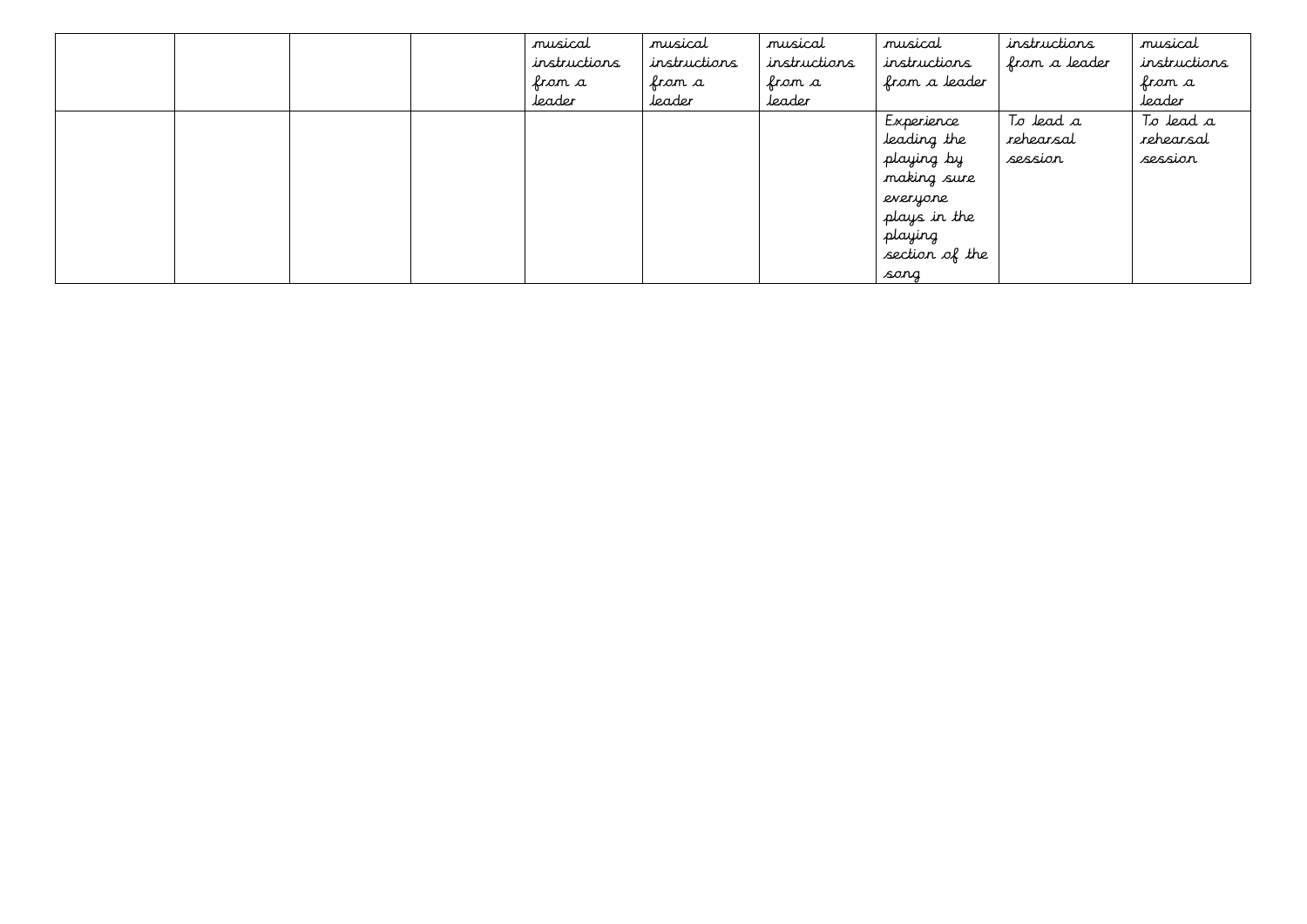#### **Improvisation**

|           | Pre-school | Pre-school | Rec 40- | Year 1                                                                                                                                                                                                                 | Year 2                                                                                                                                                                                                                 | Year 3                                                                                                                                                                                                             | Year 4                                                                                                                                                                                                                              | Year 5                                                                                                                                                                                                                                       | Year 6                                                                                                                                                                                                                              |
|-----------|------------|------------|---------|------------------------------------------------------------------------------------------------------------------------------------------------------------------------------------------------------------------------|------------------------------------------------------------------------------------------------------------------------------------------------------------------------------------------------------------------------|--------------------------------------------------------------------------------------------------------------------------------------------------------------------------------------------------------------------|-------------------------------------------------------------------------------------------------------------------------------------------------------------------------------------------------------------------------------------|----------------------------------------------------------------------------------------------------------------------------------------------------------------------------------------------------------------------------------------------|-------------------------------------------------------------------------------------------------------------------------------------------------------------------------------------------------------------------------------------|
|           | $22 - 36$  | $30 - 50$  | 60      |                                                                                                                                                                                                                        |                                                                                                                                                                                                                        |                                                                                                                                                                                                                    |                                                                                                                                                                                                                                     |                                                                                                                                                                                                                                              |                                                                                                                                                                                                                                     |
| Krowledge |            |            |         | Krow that<br>improvisation<br>is making up<br>our owr<br>tunes on the<br>spot<br>Know that<br>improvisation,<br>is something<br>never been<br>hear before,<br>that it is not<br>written down<br>and belongs<br>to them | Krow that<br>improvisation<br>is making up<br>our owr<br>tunes on the<br>spot<br>Know that<br>improvisation,<br>is something<br>never been<br>hear before,<br>that it is not<br>written dowr<br>and belongs<br>to them | Know that<br>improvisation<br>is making up<br>our own<br>tures or the<br>spot<br>Know that<br>wher<br>sameane<br>improvises,<br>they make up<br>their own<br>tune that<br>has rever<br>beer heard<br>before. It is | Krow that<br>improvisation<br>is making up<br>our own<br>tunes on the<br>spot<br>Know that<br>when someone<br>improvises,<br>they make up<br>their own tune<br>that has<br>never been<br>heard before.<br>It is not<br>written down | Know that<br>improvisation<br>is making up<br>our own tunes<br>or the spot<br>Know that<br>when someone<br>improvises,<br>they make up<br>their <i>o</i> wn tune<br>that has never<br>been heard<br>before. It is<br>rot written<br>down and | Krow that<br>improvisation<br>is making up<br>our owr<br>tunes on the<br>spot<br>Know that<br>when someone<br>improvises,<br>they make up<br>their own tune<br>that has<br>never been<br>heard before.<br>It is not<br>written down |
|           |            |            |         |                                                                                                                                                                                                                        |                                                                                                                                                                                                                        | rot writter<br>down and<br>belongs to<br>them                                                                                                                                                                      | and belongs<br>to them                                                                                                                                                                                                              | belongs to<br>them                                                                                                                                                                                                                           | and belongs<br>to them                                                                                                                                                                                                              |
|           |            |            |         | Know that<br>everyone can<br>improvise!                                                                                                                                                                                | Everyone can<br>improvise and<br>you can use<br>one or two<br>rotes                                                                                                                                                    | Know that<br>using one or<br>two rotes<br>confidently<br>is better than<br>using five                                                                                                                              | Know that<br>using one or<br>two rotes<br>confidently is<br>better than<br>using five                                                                                                                                               | Know that<br>using one or<br>two rotes<br>confidently is<br>better than<br>using five                                                                                                                                                        | Know that<br>using one or<br>two rotes<br>confidently is<br>better than<br>using five                                                                                                                                               |
|           |            |            |         |                                                                                                                                                                                                                        |                                                                                                                                                                                                                        | Know that if<br>you<br>improvise<br>using the                                                                                                                                                                      | Know that if<br>you improvise<br>using the<br>rotes you are                                                                                                                                                                         | Know that if<br>you improvise<br>using the notes<br>you are given                                                                                                                                                                            | Know that if<br>you improvise<br>using the<br>rotes you are                                                                                                                                                                         |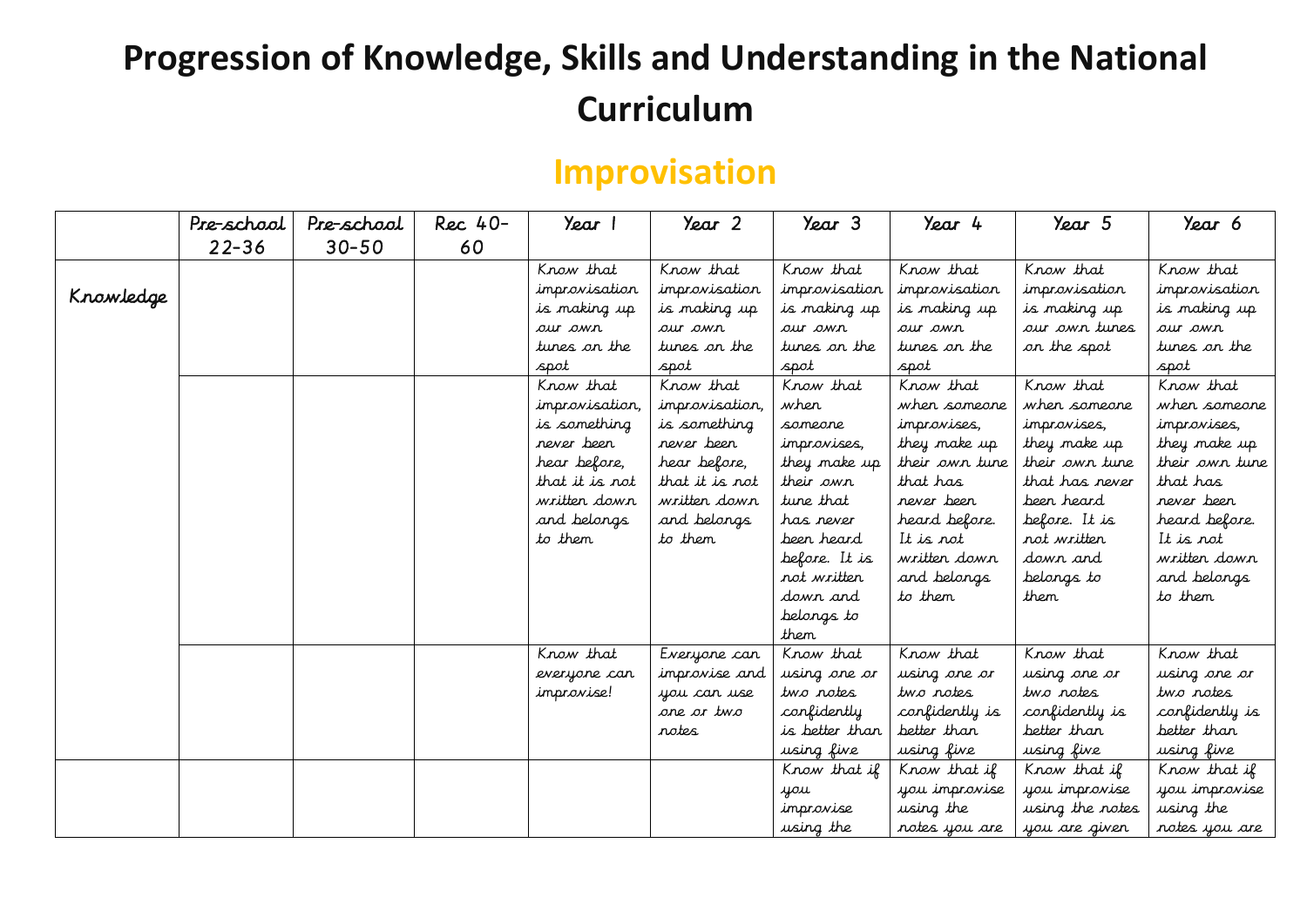|        |  |                                                                       |                                                                       | rotes you<br>are given<br>you cannot<br>make a<br>mistake                                                   | giver you<br>cannot make<br>a mistake<br>Know that<br>you can use<br>some of the<br>riffs you<br>have heard in<br>the challenges<br>in your<br>improvisations | you cannot<br>make a mistake<br>Know that you<br>can use some<br>of the riffs<br>you have<br>heard in the<br>challenges in<br>your<br>improvisations | giver you<br>cannot make<br>a mistake<br>Know that<br>you can use<br>some of the<br>riffs and licks<br>you have<br>heard in the<br>challenges in<br>your<br>improvisations |
|--------|--|-----------------------------------------------------------------------|-----------------------------------------------------------------------|-------------------------------------------------------------------------------------------------------------|---------------------------------------------------------------------------------------------------------------------------------------------------------------|------------------------------------------------------------------------------------------------------------------------------------------------------|----------------------------------------------------------------------------------------------------------------------------------------------------------------------------|
|        |  |                                                                       |                                                                       |                                                                                                             |                                                                                                                                                               | Know three<br>well-krown<br>improvising<br>composers                                                                                                 | Know three<br>well-krown<br>improvising<br>composers                                                                                                                       |
| Skills |  | Listen and<br>clap back a<br><i>rhythm</i>                            | Listen and<br>clap back                                               | Improvise<br>using<br>instruments<br>in the<br>context of<br>the song<br>they are<br>learning to<br>perform | Improvise<br>using<br>instruments in<br>the context of<br>the song they<br>are learning<br>to perform                                                         | Improvise<br>using<br>instruments in<br>the context of<br>a song to be<br>performed                                                                  | Improvise<br>using<br>instruments in<br>the context of<br>a song to be<br>performed                                                                                        |
|        |  | Listen and<br>clap own<br><i>rhythm</i>                               | Listen and<br>clap own<br>answer                                      | Bronze<br>Challenge<br>(see<br>Knowledge<br>and Skills<br>Y3)                                               | Bronze<br>Challenge (see<br>Knowledge<br>and Skills Y4)                                                                                                       | Bronze<br>Challenge (see<br>Knowledge and<br>Skills Y5)                                                                                              | Bronze<br>Challenge (see<br>Knowledge<br>and Skills Y6)                                                                                                                    |
|        |  | Using <i>noices</i><br>and<br>instruments.<br>listen and<br>sing back | Using <i>noices</i><br>and<br>instruments.<br>listen and<br>sing back | Silver<br>challenge<br>(see<br>Knowledge<br>and Skills<br>Y3)                                               | Silver<br>challenge (see<br>Knowledge<br>and Skills Y4)                                                                                                       | Silver challenge<br>(see Knowledge<br>and Skills Y5)                                                                                                 | Silver<br>challenge (see<br>Knowledge<br>and Skills Y6)                                                                                                                    |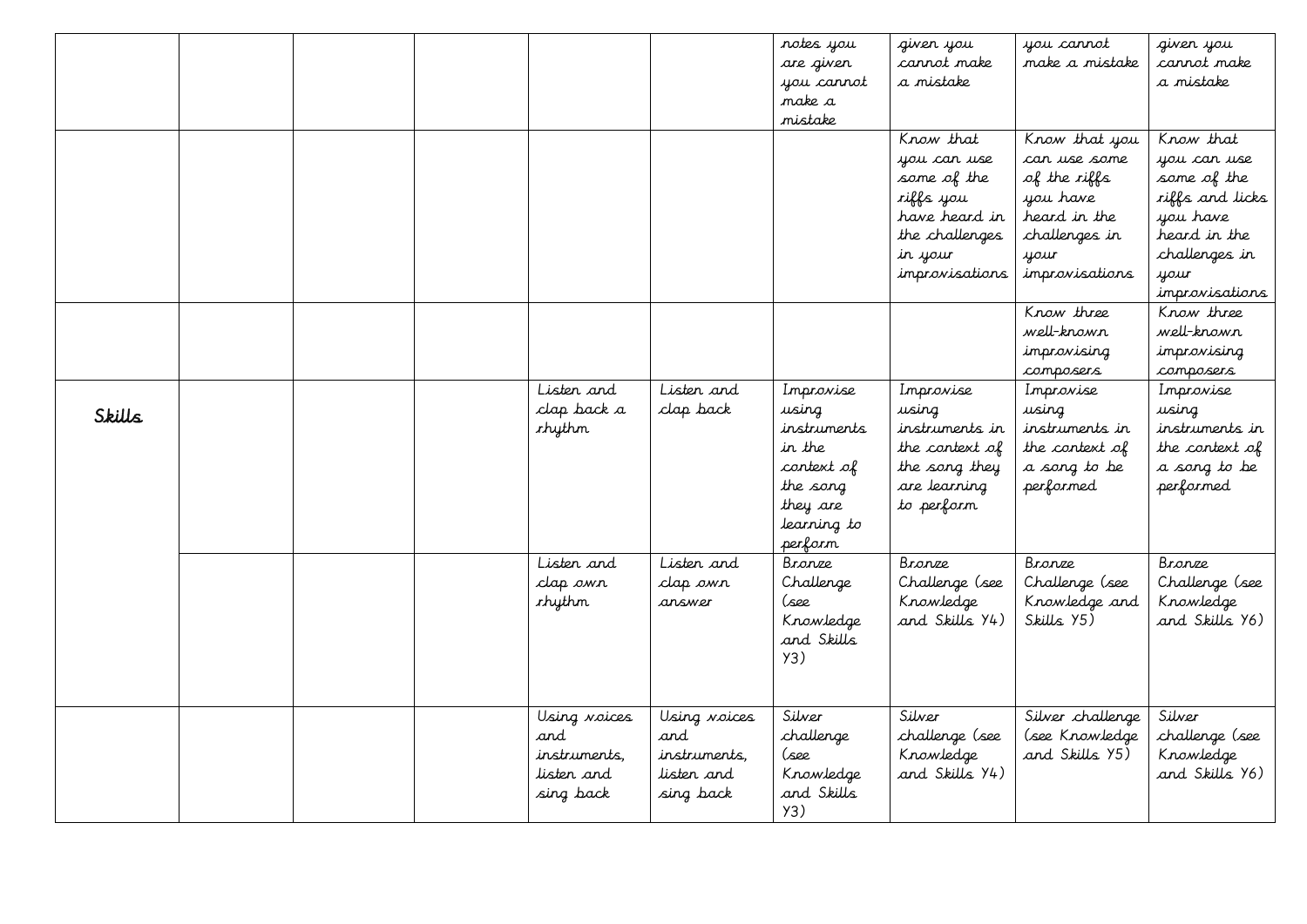|  |  | Using voices<br>and<br>instruments.<br>listen and<br>play your<br>own answer | Using <i>noices</i><br>and<br>instruments,<br>listen and<br>play your<br>own answer | Gold<br>challenge<br>(see<br>Knowledge<br>and Skills<br>Y3) | Gold challenge<br>(see<br>Knowledge<br>and Skills Y4) | Gold challenge<br>(see Knowledge<br>and Skills Y5)                                                                                                              | Gold challenge<br>(see<br>Knowledge<br>and Skills Y6)                                                                                                                |
|--|--|------------------------------------------------------------------------------|-------------------------------------------------------------------------------------|-------------------------------------------------------------|-------------------------------------------------------|-----------------------------------------------------------------------------------------------------------------------------------------------------------------|----------------------------------------------------------------------------------------------------------------------------------------------------------------------|
|  |  | using one or<br>two rotes                                                    | using one or<br>two rotes                                                           |                                                             |                                                       |                                                                                                                                                                 |                                                                                                                                                                      |
|  |  | Improvise<br>using one or<br>two rotes                                       | Inprovise<br>using one or<br>two rotes                                              |                                                             |                                                       | Improvise with<br>a feeling for<br>the style of<br>Bossa Nova<br>and Swing<br>using the notes<br>$D E G A + B$<br>(pertatoric<br>scales/a five<br>note pattern) | Improvise<br>with a feeling<br>for the style<br>of Bossa<br>Nova and<br>Swing using<br>the notes D E<br>$G$ $A + B$<br>(pertatoric<br>scales/a five<br>note pattern) |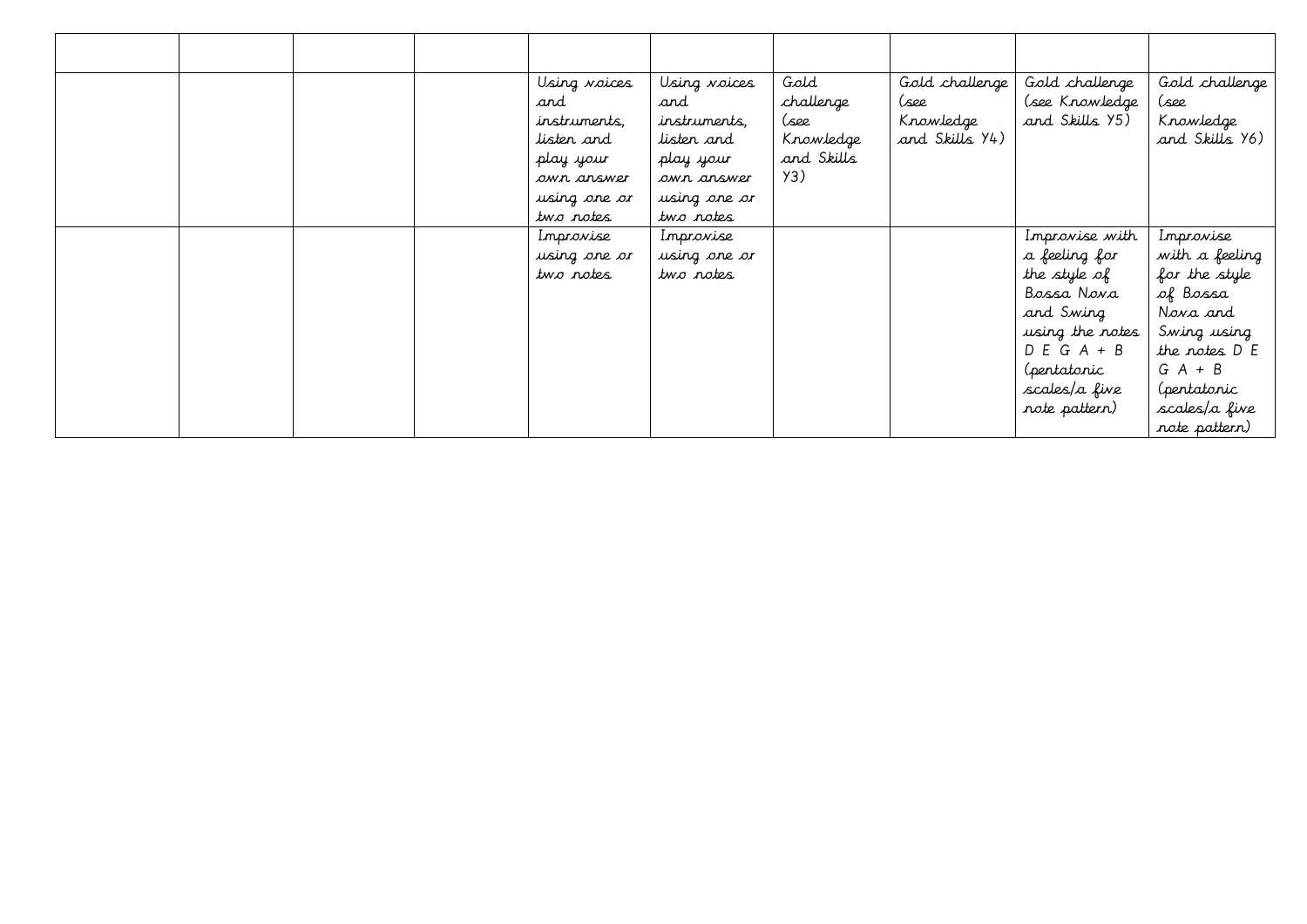#### **Composition**

|           | Pre-                | Pre-school | Rec 40- | Year                                       | Year 2                                                   | $\gamma_{\text{ear}}$ 3                                                                                                                                          | Year 4                                                                                                                                                           | Year 5                                                                                                                                                            | Year 6                                                                                                                                                            |
|-----------|---------------------|------------|---------|--------------------------------------------|----------------------------------------------------------|------------------------------------------------------------------------------------------------------------------------------------------------------------------|------------------------------------------------------------------------------------------------------------------------------------------------------------------|-------------------------------------------------------------------------------------------------------------------------------------------------------------------|-------------------------------------------------------------------------------------------------------------------------------------------------------------------|
|           | school<br>$22 - 36$ | $30 - 50$  | 60      |                                            |                                                          |                                                                                                                                                                  |                                                                                                                                                                  |                                                                                                                                                                   |                                                                                                                                                                   |
| Knowledge |                     |            |         | Composing<br>is like<br>writing a<br>story | Composing<br>is like<br>writing a<br>story with<br>music | Composition is<br>music that is<br>created by you<br>and kept in<br>some way. Ils<br>like writing a<br>story. It can be<br>performed<br>agair to your<br>friends | Composition is<br>music that is<br>created by you<br>and kept in<br>some way. Ils<br>like writing a<br>story. It can be<br>performed<br>again to your<br>friends | Composition is<br>music that is<br>created by you<br>and kept in<br>some way. It's<br>like writing a<br>story. It can be<br>performed<br>agair to your<br>friends | Composition is<br>music that is<br>created by you<br>and kept in<br>some way. It's<br>like writing a<br>story. It can be<br>performed<br>again to your<br>friends |
|           |                     |            |         | Everyone<br>can compose                    | Everyone<br>can compose                                  | There are<br>different ways<br>of recording a<br>composition<br>(letter names,<br>symbols, audio<br>etc)                                                         | There are<br>different ways<br>of recording a<br>composition<br>(letter names,<br>symbols, audio<br>etc)                                                         | A composition<br>has pulse,<br><i>rhythm and</i><br>pitch that work<br>together and<br>are shaped by<br>tempo,<br>dynamics,<br>texture and<br>structure           | A composition<br>has pulse,<br><i>rhythm and</i><br>pitch that work<br>together and<br>are shaped by<br>tempo,<br>dynamics,<br>texture and<br>structure           |
|           |                     |            |         |                                            |                                                          |                                                                                                                                                                  |                                                                                                                                                                  | For notation:<br>recognize the<br>connection<br>betweer sound<br>and symbol                                                                                       | For notation:<br>recognize the<br>connection<br>betweer sound<br>and symbol                                                                                       |
| Skills    |                     |            |         | Help to<br>create a<br>simple              | Help create<br>three simple<br>melodies                  | Help create at<br>least one simple<br>melody using                                                                                                               | Help create at<br>least one simple<br>melody using                                                                                                               | Create simple<br>melodies using<br>up to five                                                                                                                     | Create simple<br>melodies using<br>up to five                                                                                                                     |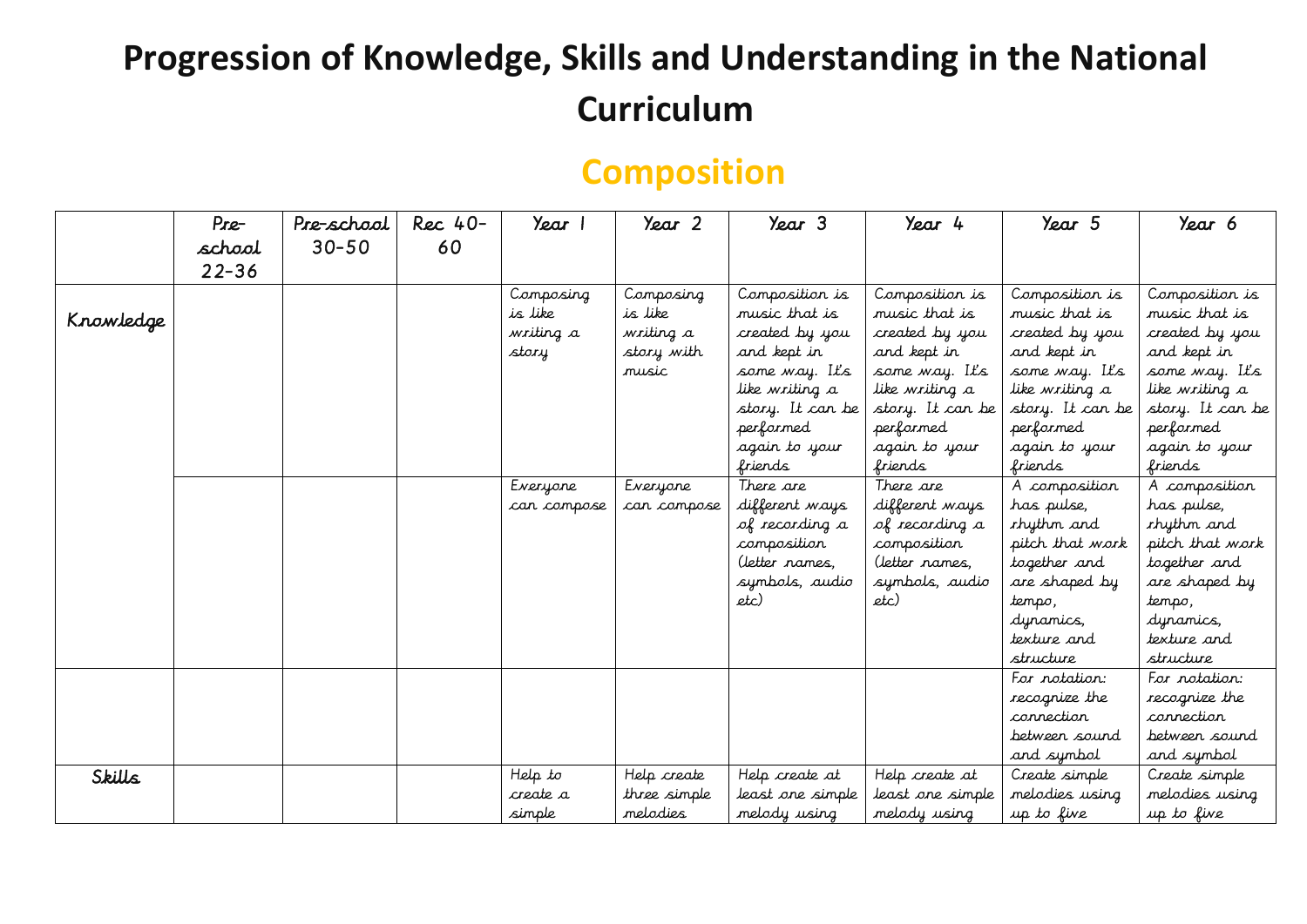|  |  | melody       | with the       | one, three or    | one, three or    | different notes     | different notes     |
|--|--|--------------|----------------|------------------|------------------|---------------------|---------------------|
|  |  | using one,   | units using    | five different   | five different   | and simple          | and simple          |
|  |  | two or three | one, three or  | rotes            | rotes            | <i>rhythms that</i> | <i>rhythms that</i> |
|  |  | rotes        | five different |                  |                  | work musically      | work musically      |
|  |  |              | rotes          |                  |                  | with the style      | with the style      |
|  |  |              |                |                  |                  | of the unit         | of the unit         |
|  |  |              |                |                  |                  | sang                | sang                |
|  |  | Learn how    | Learr how      | Plan and create  | Plan and create  | Explain the         | Explain the         |
|  |  | notes can be | notes can be   | a section of     | a section of     | keynote or          | keynote or          |
|  |  | written      | written        | music that can   | music that can   | home note and       | home note and       |
|  |  | down and     | down and       | be performed     | be performed     | the structure of    | the structure of    |
|  |  | changed if   | changed if     | within the       | within the       | the melody          | the melody          |
|  |  | recessary    | recessary      | context of the   | context of the   |                     |                     |
|  |  |              |                | unit song        | unit song        |                     |                     |
|  |  |              |                | Talk about how   | Talk about how   | Listen to and       | Listen to and       |
|  |  |              |                | it was created   | it was created   | reflect upon the    | reflect upon the    |
|  |  |              |                |                  |                  | developing          | developing          |
|  |  |              |                |                  |                  | composition         | composition         |
|  |  |              |                |                  |                  | and make            | and make            |
|  |  |              |                |                  |                  | musical             | musical             |
|  |  |              |                |                  |                  | decisions about     | decisions about     |
|  |  |              |                |                  |                  | how the melody      | how the melody      |
|  |  |              |                |                  |                  | cornects with       | connects with       |
|  |  |              |                |                  |                  | the song            | the song            |
|  |  |              |                | Listen to and    | Listen to and    | Record the          | Record the          |
|  |  |              |                | reflect upon the | reflect upon the | composition in      | composition in      |
|  |  |              |                | developing       | developing       | ar way              | an way              |
|  |  |              |                | composition      | composition      | appropriate that    | appropriate that    |
|  |  |              |                | and make         | and make         | recognizes the      | recognizes the      |
|  |  |              |                | musical          | musical          | connection          | connection          |
|  |  |              |                | decisions about  | decisions about  | betweer sound       | betweer sound       |
|  |  |              |                | pulse, rhythm,   | pulse, rhythm,   | and symbol          | and symbol          |
|  |  |              |                | pitch, dynamics  | pitch, dynamics  | (e.g.               | (e.g.               |
|  |  |              |                | and tempo        | and tempo        | graphic/pictorial   | graphic/pictorial   |
|  |  |              |                |                  |                  | notation)           | notation)           |
|  |  |              |                | Record the       | Record the       |                     |                     |
|  |  |              |                | composition in   | composition in   |                     |                     |
|  |  |              |                | an way           | ar way           |                     |                     |
|  |  |              |                | appropriate that | appropriate that |                     |                     |
|  |  |              |                | recognizes the   | recognizes the   |                     |                     |
|  |  |              |                | connection       | connection       |                     |                     |
|  |  |              |                | betweer sound    | betweer sound    |                     |                     |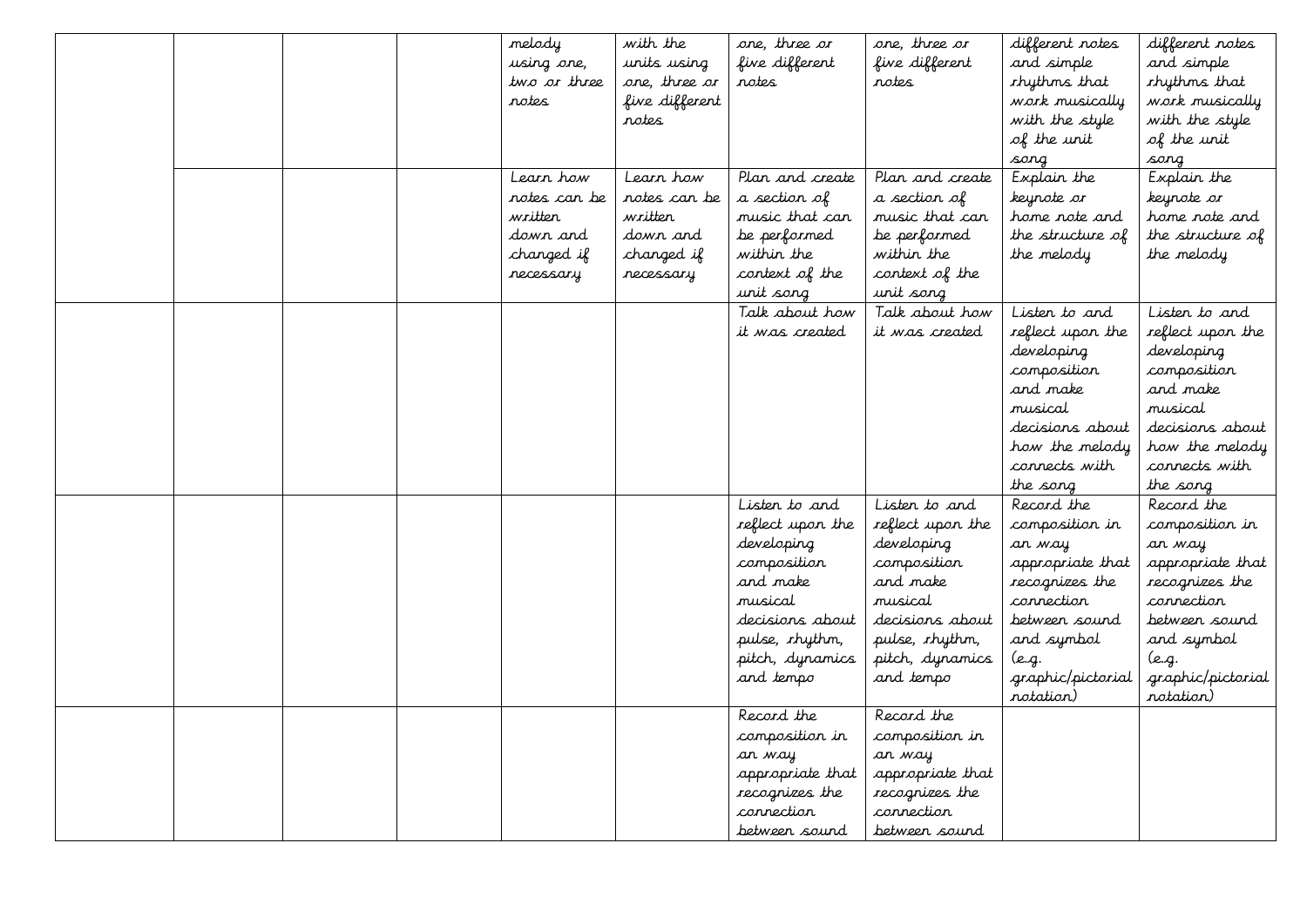|  |  |  | and sumbol            | and sumbol        |  |
|--|--|--|-----------------------|-------------------|--|
|  |  |  | le.g                  | le.g.             |  |
|  |  |  | graphic/pictorial     | graphic/pictorial |  |
|  |  |  | $\cdots$<br>rotation, | rotation.         |  |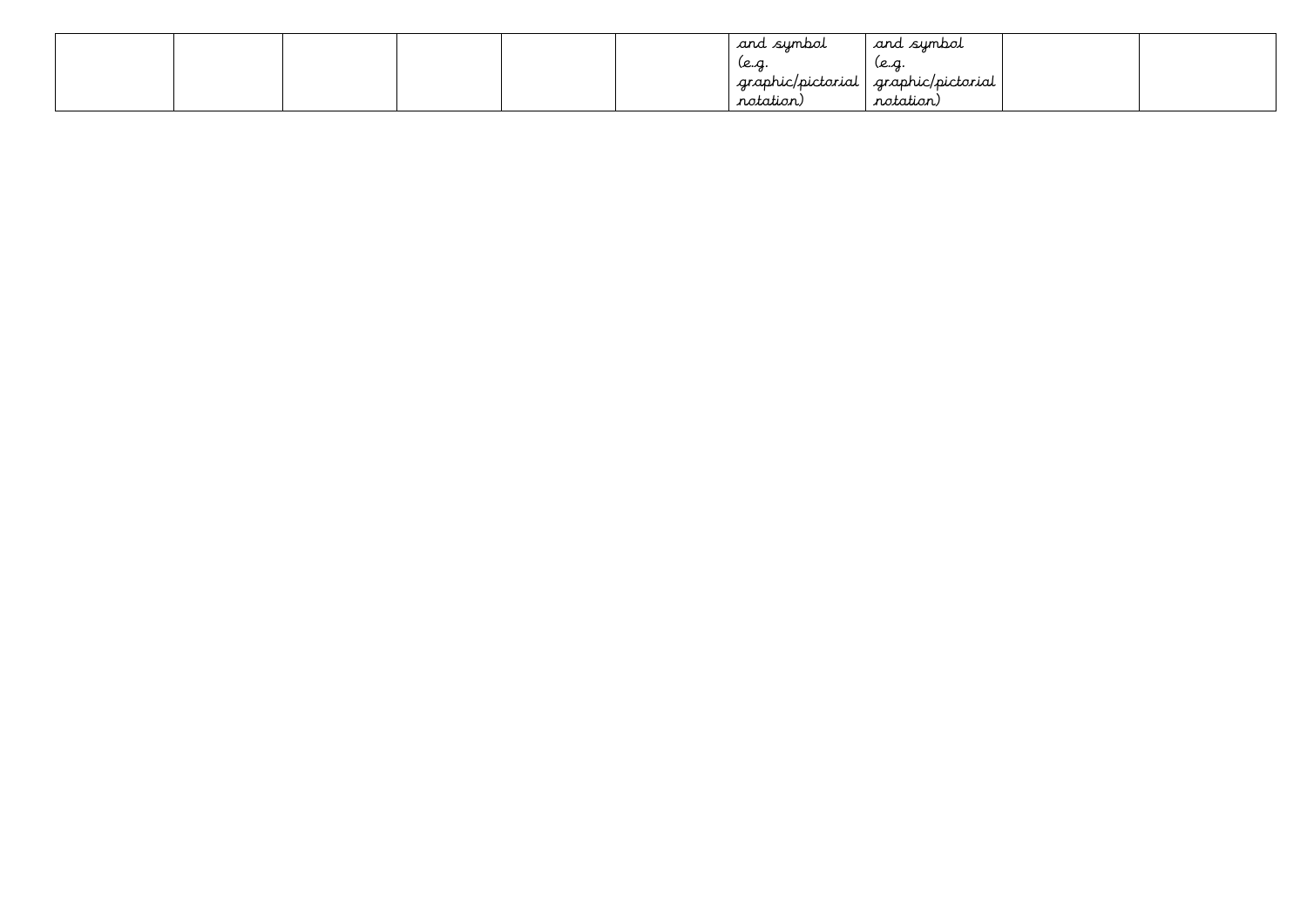#### **Performance**

|           | Pre-school | Pre-school | Rec 40- | Year                                                                              | Year 2                                                                                                                | Year 3                                                                                               | Year 4                                                                                               | Year 5                                                                                               | Year 6                                                                                            |
|-----------|------------|------------|---------|-----------------------------------------------------------------------------------|-----------------------------------------------------------------------------------------------------------------------|------------------------------------------------------------------------------------------------------|------------------------------------------------------------------------------------------------------|------------------------------------------------------------------------------------------------------|---------------------------------------------------------------------------------------------------|
|           | $22 - 36$  | $30 - 50$  | 60      |                                                                                   |                                                                                                                       |                                                                                                      |                                                                                                      |                                                                                                      |                                                                                                   |
| Knowledge |            |            |         | performance<br>is sharing<br>music with<br>other people,<br>called an<br>audierce | A<br>performance<br>is sharing<br>music with<br>other people,<br>called an<br>audience                                | Performing is<br>sharing music<br>with other<br>people, an<br>audience                               | Performing is<br>sharing music<br>with other<br>people, an<br>audience                               | Performing is<br>sharing music<br>with other<br>people, an<br>audience                               | Performing is<br>sharing music<br>with an<br>audience with<br>belief                              |
|           |            |            |         |                                                                                   | performance<br>car be for a<br>special<br>occasion<br>and involve<br>a class, a<br>year group<br>or a whole<br>school | A performance<br>doesn't have<br>to be a<br>drama! It can<br>be to are<br>person or to<br>each other | A performance<br>doesn't have<br>to be a<br>drama! It can<br>be to one<br>person or to<br>each other | A performance<br>doesn't have<br>to be a<br>drama! It can<br>be to one<br>person or to<br>each other | A performance<br>doesn't have to<br>be a drama! It<br>can be to one<br>person or to<br>each other |
|           |            |            |         |                                                                                   | An audience<br>car include<br>your parents<br>and friends                                                             | You need to<br>know and<br>have planned<br>everything<br>that will be<br>performed<br>You must sing  | You need to<br>know and<br>have planned<br>everything<br>that will be<br>performed<br>You must sing  | Everything<br>that will be<br>performed<br>must be<br>planned and<br>learned<br>You must sing        | Everything that<br>will be<br>performed must<br>be planned and<br><i>learned</i><br>You must sing |
|           |            |            |         |                                                                                   |                                                                                                                       | ar rap wards<br>clearly and<br>play with<br>confidence<br>A performance                              | ar rap wards<br>clearly and<br>play with<br>confidence<br>A performance                              | ar rap wards<br>clearly and<br>play with<br>confidence<br>A performance                              | ar rap wards<br>clearly and<br>play with<br>confidence<br>A performance                           |
|           |            |            |         |                                                                                   |                                                                                                                       | car be a                                                                                             | car be a                                                                                             | car be a                                                                                             | car be a                                                                                          |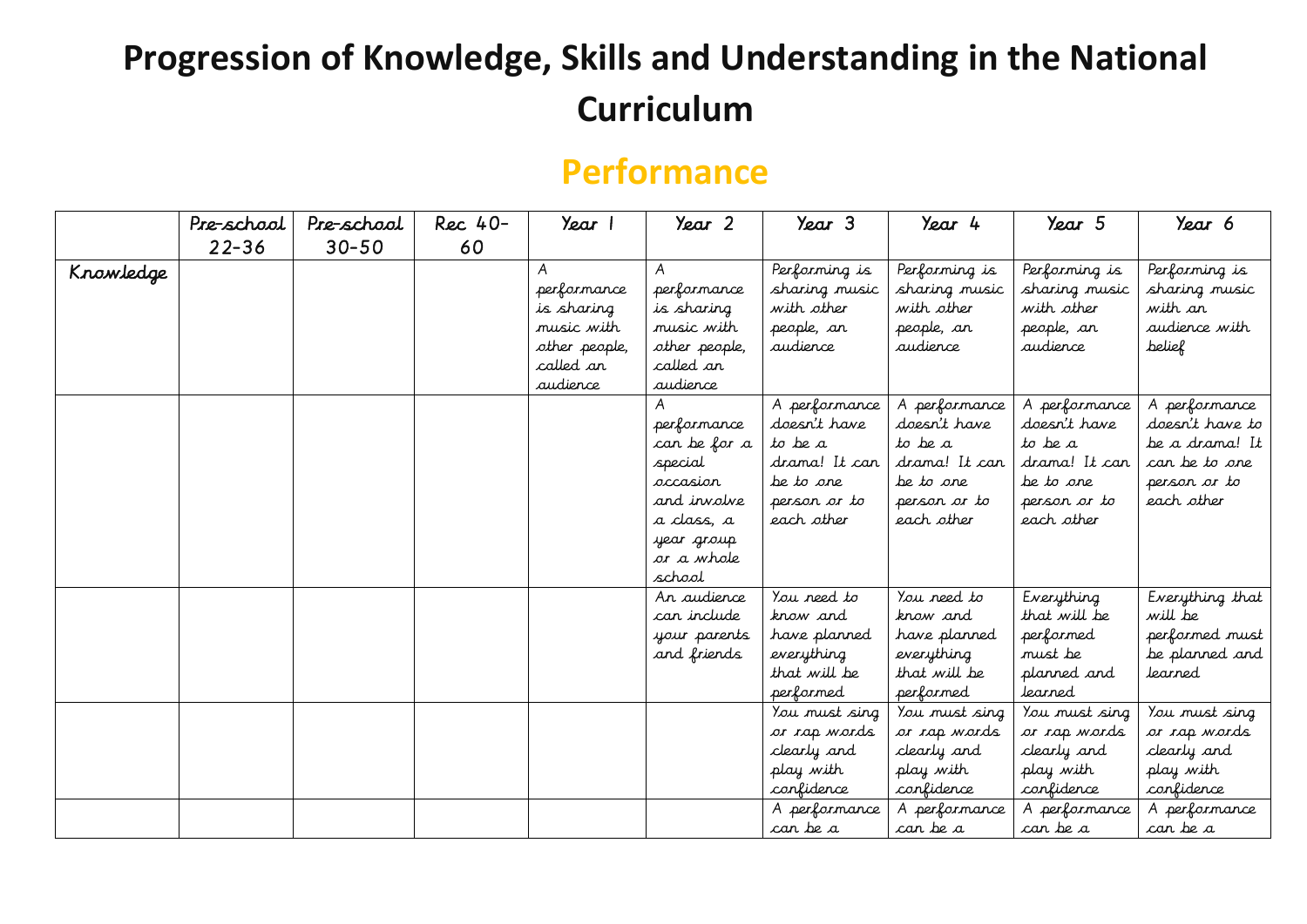|        |  |               |               | special         | special         | special          | special          |
|--------|--|---------------|---------------|-----------------|-----------------|------------------|------------------|
|        |  |               |               | sccasion and    | occasion and    | occasion and     | occasion and     |
|        |  |               |               | irvalve ar      | invalve an      | invalve an       | irvolve ar       |
|        |  |               |               | audience        | audience        | audience         | audience         |
|        |  |               |               | including       | including       | including        | including        |
|        |  |               |               | people you      | people you      | people you       | people you       |
|        |  |               |               | dan't know      | dan't krow      | don't know       | dan't krow       |
|        |  |               |               | It is planned   | It is planned   | It is planned    | It is planned    |
|        |  |               |               | and different   | and different   | and different    | and different    |
|        |  |               |               | for each        | for each        | for each         | for each         |
|        |  |               |               | occasion        | occasion        | occasion         | occasion         |
|        |  |               |               | A performance   | A performance   | A performance    | A performance    |
|        |  |               |               | invalves        | irvalves        | involves         | invalves         |
|        |  |               |               | communicating   | communicating   | communicating    | communicating    |
|        |  |               |               | feelings,       | feelings,       | feelings,        | ideas, feelings, |
|        |  |               |               | thoughts and    | thoughts and    | thoughts and     | thoughts and     |
|        |  |               |               | ideas about     | ideas about     | ideas about      | ideas about      |
|        |  |               |               | the             | the             | the              | the song/music   |
|        |  |               |               | song/music      | song/music      | song/music       |                  |
| Skills |  | Chaose a      | Choose a      | Choose what     | Choose what     | Choose what      | Choose what      |
|        |  | sang and      | sarg fram     | to perform      | to perform      | to perform       | to perform and   |
|        |  | perform it    | the scheme    | and create a    | and create a    | and create a     | create a         |
|        |  |               | and perform   | programme       | programme       | programme        | programme        |
|        |  |               | it            |                 |                 |                  |                  |
|        |  | Add own       | Add own       | Communicate     | Present a       | Communicate      | Communicate      |
|        |  | ideas to the  | ideas to the  | the meaning     | musical         | the meaning      | the meaning of   |
|        |  | performance   | performance   | of the words    | performance     | of the words     | the words and    |
|        |  |               |               | and clearly     | designed to     | and clearly      | clearly          |
|        |  |               |               | articulate them | capture the     | articulate them  | articulate them  |
|        |  |               |               |                 | audience        |                  |                  |
|        |  | Record the    | Record the    | Talk about the  | Communicate     | Talk about the   | Talk about the   |
|        |  | performance   | performance   | best place to   | the meaning     | <i>verue</i> and | verue and        |
|        |  | and say       | and say       | be when         | of the words    | how to use it    | how to use it    |
|        |  | how they      | how they      | performing      | and clearly     | to best effect   | to best effect   |
|        |  | were feelings | were feelings | and how to      | articulate them |                  |                  |
|        |  | about it      | about it      | stand or sit    |                 |                  |                  |
|        |  |               |               | Record the      | Talk about the  | Record the       | Record the       |
|        |  |               |               | performance     | best place to   | performance      | performance      |
|        |  |               |               | and say how     | be when         | and compare      | and compare it   |
|        |  |               |               | they were       | performing      | it to a          | to a previous    |
|        |  |               |               | feeling, what   |                 |                  | performance      |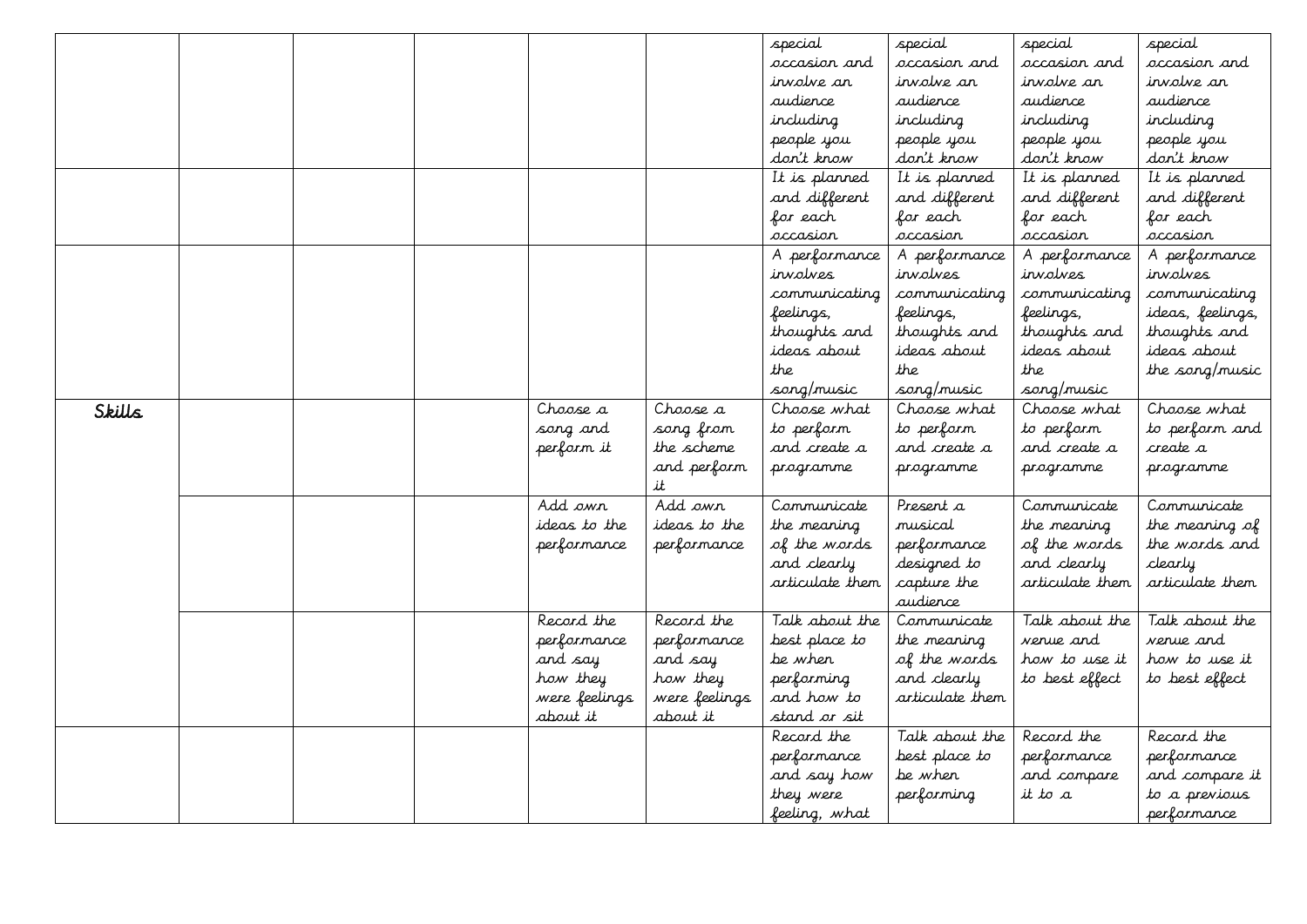|  |  |  | they were     | and how to    | previous       |                 |
|--|--|--|---------------|---------------|----------------|-----------------|
|  |  |  | pleased with, | stand or sit  | performance    |                 |
|  |  |  | what they     |               |                |                 |
|  |  |  | would change  |               |                |                 |
|  |  |  | and why       |               |                |                 |
|  |  |  |               | Record the    | Discuss and    | Discuss and     |
|  |  |  |               | performance   | talk musically | talk musically  |
|  |  |  |               | and say how   | about the      | about the       |
|  |  |  |               | they were     | performance –  | performance -   |
|  |  |  |               | feeling, what | "What went     | "What went      |
|  |  |  |               | they were     | well?" and "It | well?" and "It  |
|  |  |  |               | pleased with, | would have     | would have      |
|  |  |  |               | what they     | been better    | been better if" |
|  |  |  |               | would change  | if"            |                 |
|  |  |  |               | and why       |                |                 |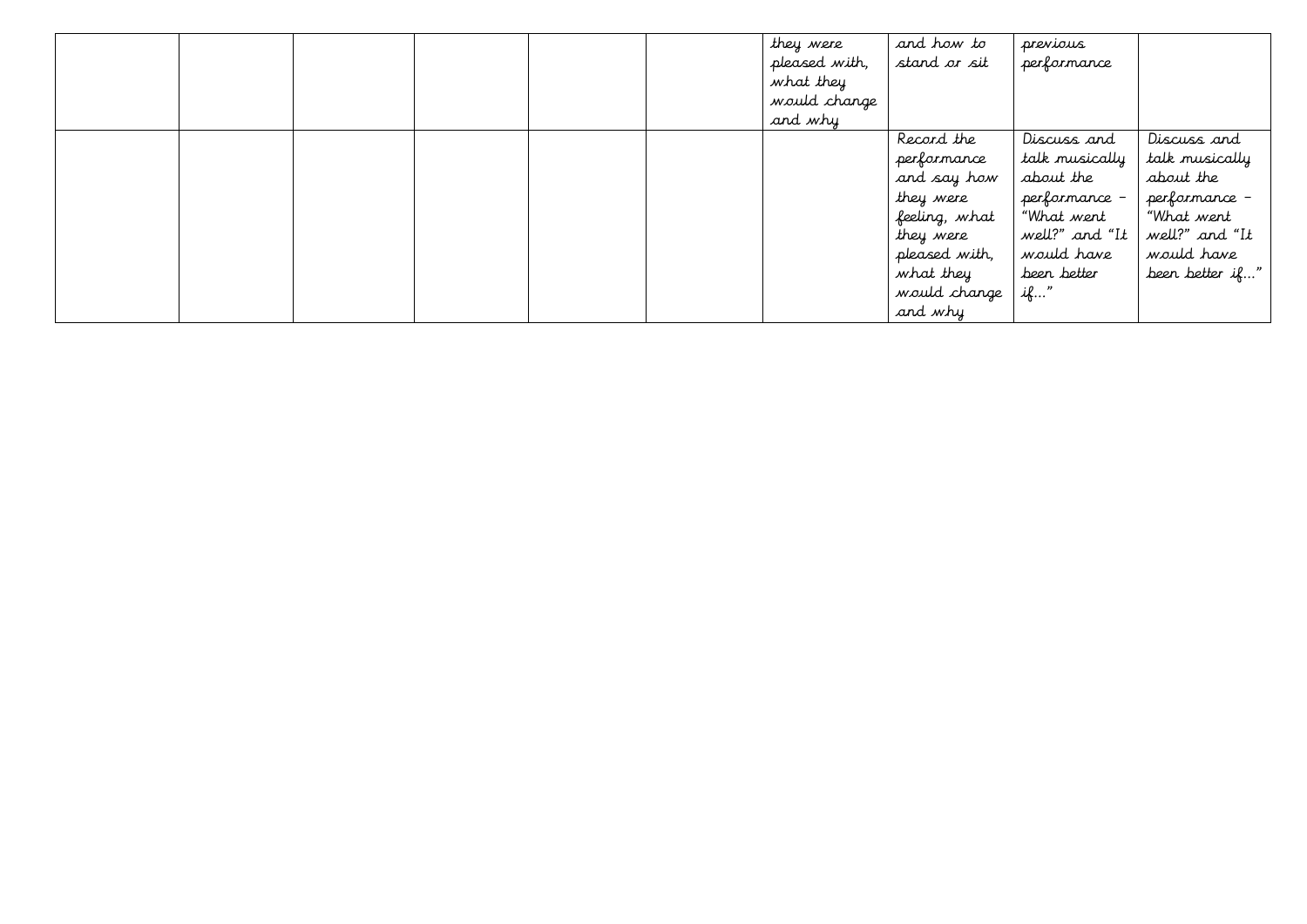#### **Knowledge Organisers**

Although we are not currently implementing knowledge organisers for Music to the children, these are available as an appendix in the Music subject leadership file. These can be displayed in the classroom and the vocabulary discussed in these is used within Music lessons. These will be implemented over the

next Academic year.